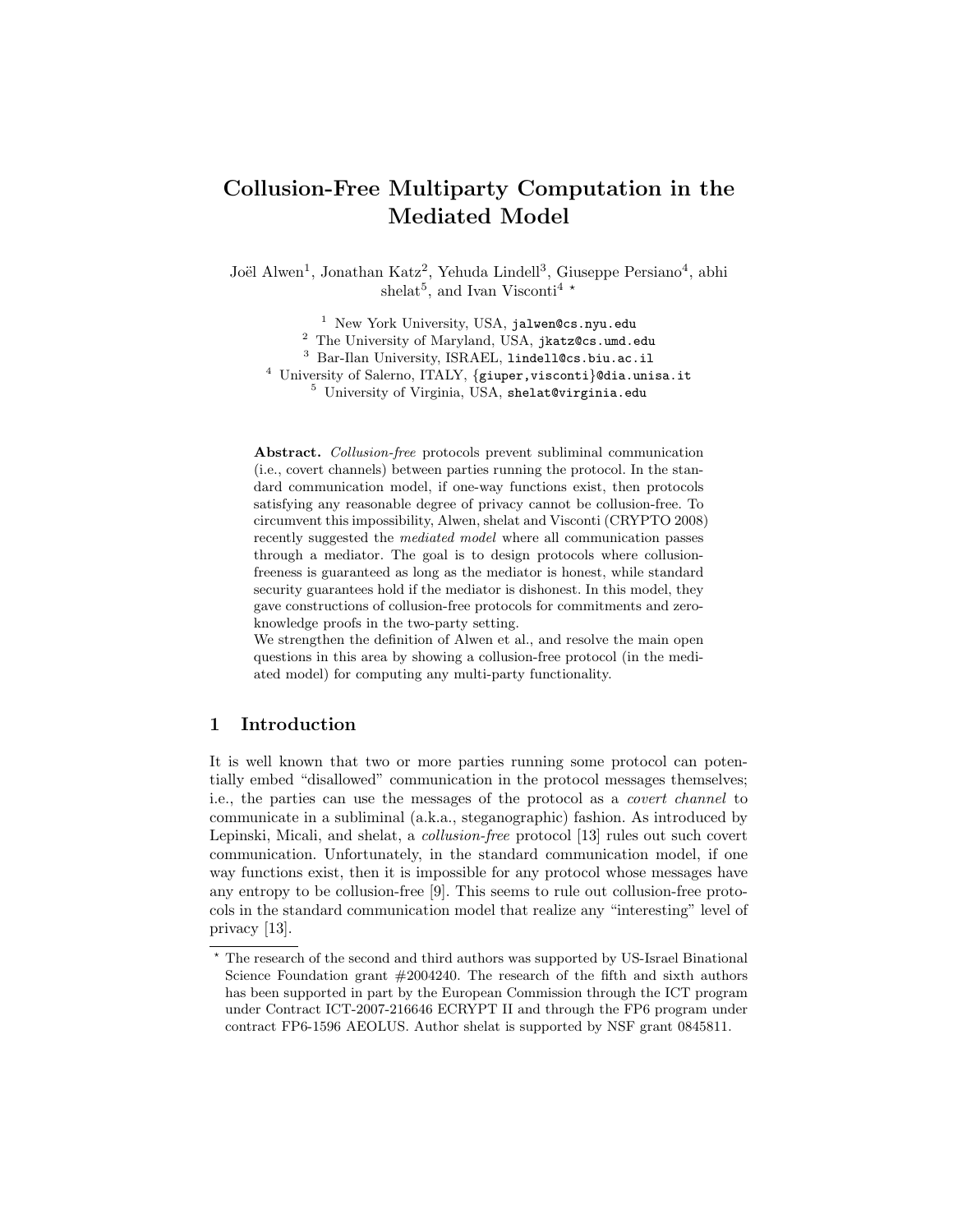Although there has been some work addressing the issue of subliminal channels in certain limited contexts (mainly signature schemes [17, 7, 4, 19, 3]), the problem has, until recently, been largely ignored by the cryptographic community. Presumably this is because protocol designers generally assume a "worstcase" adversarial model, where if two parties are dishonest then they are assumed to be coordinating their actions and communicating out of band anyway. Recent attention focused on applying cryptographic protocols in game-theoretic settings [13, 11, 10] (see also [12]), however, has re-invigorated interest in designing collusion-free protocols. Preventing subliminal communication is also important in other settings. For example, in a large-scale, distributed system where parties are chosen randomly (from a large pool of players) to run some protocol, the set of parties running a given instance of the protocol may not have had any chance to coordinate their actions in advance, and may have no way to communicate out of band; in this case, the protocol itself introduces a new vulnerability if it can be used as a means for players to initiate collusion, or to transfer information. The problem of subliminal communication is not just of theoretical interest: efforts to collude using covert channels have been observed in high-profile spectrum auctions [6].

One approach for constructing collusion-free protocols is to rely on the notion of verifiable determinism as introduced by Lepinski et al. [12, 13]. Roughly speaking, verifiable determinism ensures that at every point in the protocol there is only a single "valid" message that a player can send; if that player sends anything else, all other parties detect this and raise an alarm. This suffices to prevent covert communication. Unfortunately, all existing constructions of verifiably deterministic protocols for general secure computation [13, 11, 10] rely on strong physical assumptions such as secure envelopes and ballot boxes.

A completely different approach to the problem was recently suggested by Alwen, shelat and Visconti [1]. They proposed a model in which each party is able to communicate only with a mediator. (I.e., the communication network is a star graph with the mediator at the center.) Rather than remove randomness from protocol messages, as when using verifiable determinism, this approach has the mediator add randomness to (i.e., re-randomize) the messages of the protocol in order to eliminate any subliminal communication. This, of course, assumes the mediator is honest; when the mediator is dishonest then corrupted parties can communicate freely using the mediator as a channel. In this case, the protocol is required to satisfy standard security guarantees.

The mediated model can be realized in many real settings. As an example, recently in Israel the Maccabi Health Fund (a large HMO) ran an auction with several insurance companies as bidders. In this auction, the bidders came to the offices of the HMO and were seated in separate rooms, with no way to communicate with the outside world (participants were searched for cellphones and other wireless devices). The auction proceeded in stages with an auctioneer going from room to room, informing the participants about the results of the previous round and taking their next bid. It would have been possible in this case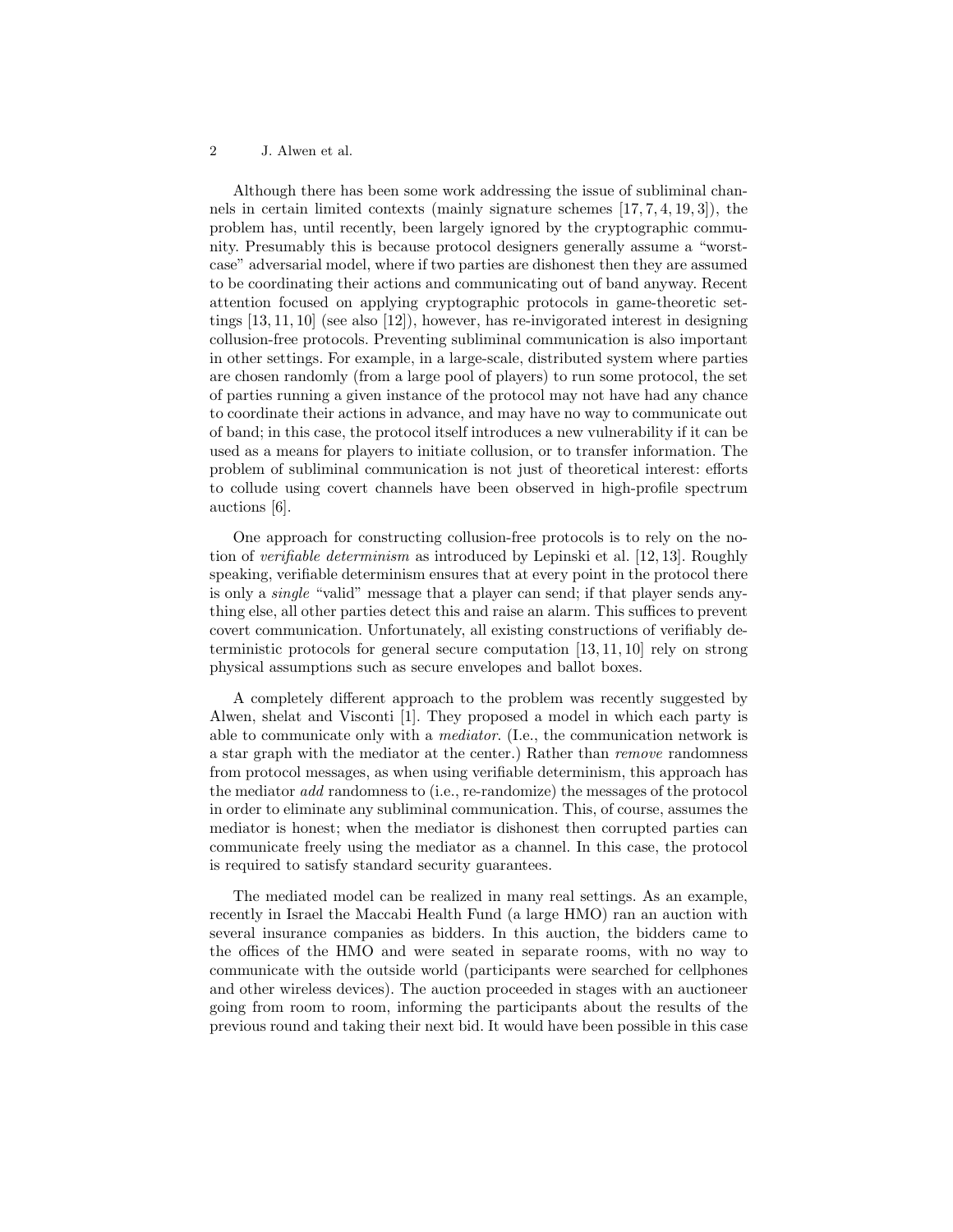to replace the auctioneer with a server mediating the communication between all parties.

## 1.1 Our Contributions

In addition to introducing a definition of collusion-freeness in the mediated model, Alwen et al. also gave the first constructions of collusion-free protocols in this setting. They showed protocols for commitment and zero-knowledge in the two-party case, but left open the questions of general secure computation as well as dealing with more than two parties. In this paper we solve these open questions, and show the first multi-party protocol for collusion-free computation of arbitrary functionalities in the mediated model. Feasibility is not trivial in this setting, in part because we aim to satisfy a stronger definition of security than that put forth by Alwen et al.; see below. (We view this strengthened definition as an additional contribution of our work.) Finally, we prove composition theorems in the mediated setting that may be useful in future work.

The paragraphs that follow briefly describe the most important differences between our definition and that of Alwen et al. [1]; formal definitions are in Section 2. The next few paragraphs provide a high-level overview of our protocol that emphasizes the technical difficulties that arise.

Aborts as a subliminal channel. The definition in [1] allows parties to communicate some (bounded) number of bits by *aborting* the protocol; specifically, in an r-round protocol each party can communicate roughly  $\log r$  bits to all other parties. Alwen et al. conjecture that this is unavoidable. We show that this conjecture is false. In our definition we allow only a single bit to be communicated, where this bit indicates whether some party aborted at some point in the protocol but does not reveal which parties aborted or in which rounds these aborts occurred. Achieving this stronger notion introduces many of the complications in designing our protocol.

Set-up assumptions. Alwen et al. assume no shared state between the parties, and this allows the mediator to potentially "fork" the parties (in the sense of [2]) into disjoint subsets running independent computations. To prevent this, Alwen et al. assume that even a dishonest mediator behaves honestly during a "set-up" phase. (See further discussion in Section 2.)

In addition to this model, we also analyze a model where there is assumed to be a trusted public-key infrastructure (PKI) such that all parties running the protocol know each others' public keys. These two set-up assumptions are incomparable: the first makes assumptions regarding the behavior of the mediator but can achieve a stronger notion of collusion-freeness; the second may be more realistic but requires the involvement of an external trusted party to set up the public key infrastracture.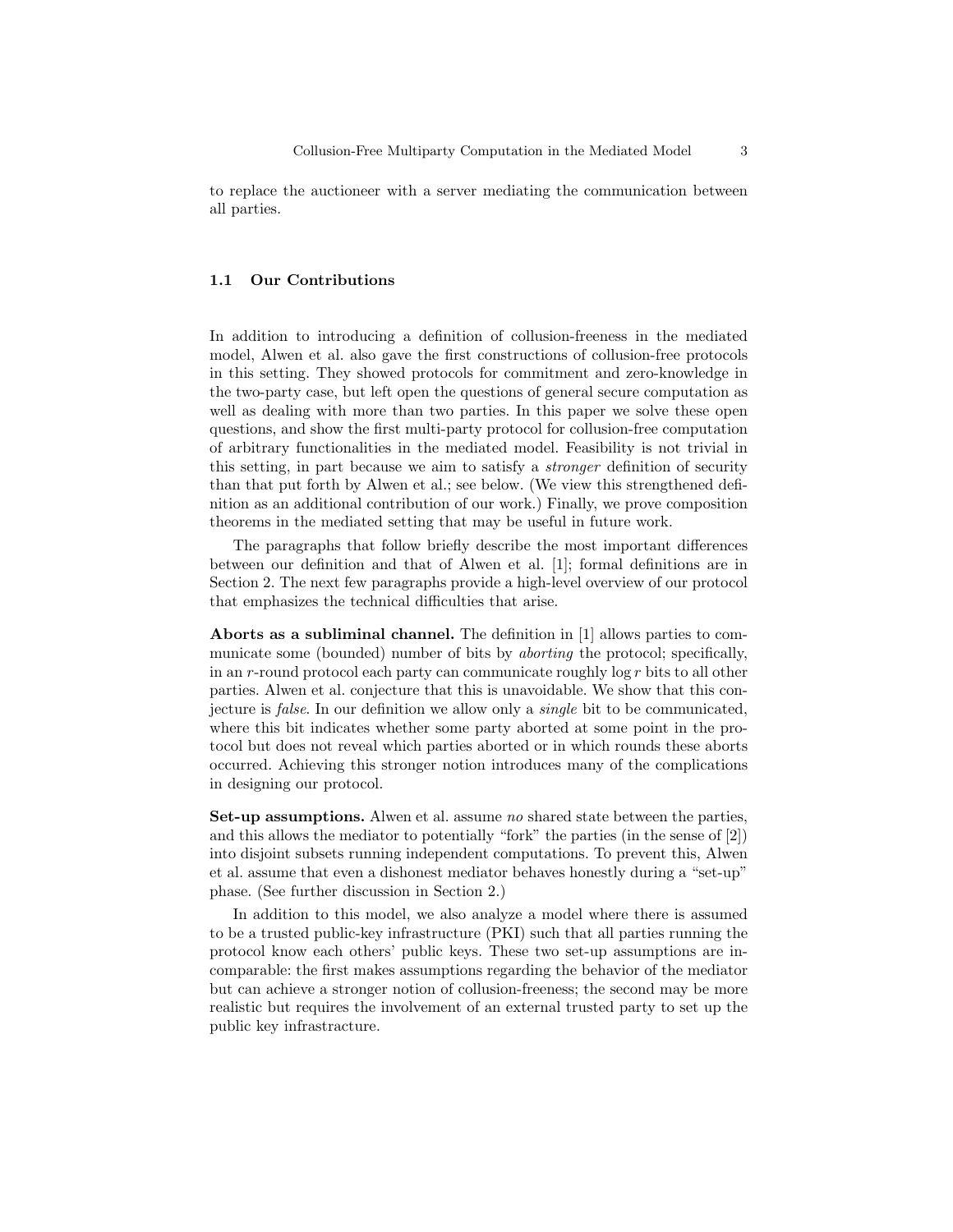### 1.2 Overview of our Protocol

The discussion here omits certain details and is meant only to illustrate the high-level structure of the protocol. A formal description of the protocol is given in Section 3.

Let  $P_1, \ldots, P_n$  be a set of n parties, each communicating with a mediator  $P_{n+1}$ , who wish to compute some (randomized) functionality  $\mathcal F$ . Let  $\pi$  be a protocol that securely computes  $\mathcal F$  in the standard communication model with broadcast. (In fact, we assume without loss of generality that all messages in  $\pi$ are sent over the broadcast channel.) We compile  $\pi$  to obtain a collusion-free protocol  $\Pi$  in the following way. For each message msg sent by some party  $P_i$ in protocol  $\pi$  do:

1.  $P_i$  and the mediator run a protocol for secure two-party computation of a functionality  $\mathcal{F}_{\text{compute}}^{\pi}$  that outputs to the mediator the next message msg that  $P_i$  would send in the underlying execution of  $\pi$ . (A secure computation is needed since  $P_i$  will not actually know any of the messages sent by other parties in previous rounds of  $\pi$ ; see step 2.)

If the mediator does not obtain a valid msg (i.e., if  $P_i$  aborts or provides incorrect input to  $\mathcal{F}_{\text{compute}}^{\pi}$ , then the mediator sets msg to some default value. (This step is essential if we wish to prevent parties from using aborts as a covert channel.)

2. The mediator sends independent commitments of msg to each of the other parties.

At the end of the protocol, the mediator runs a secure two-party computation with each party  $P_i$  that allows  $P_i$  to learn their output, as specified by protocol  $\pi$ .

It is not too difficult to argue that the above protocol is collusion-free when the mediator is honest. Intuitively, this is because each party sees only independent commitments to messages rather than the messages themselves. However, the following issues arise due to the need to preserve security when the mediator is dishonest:

Authentication. The mediator should be prevented from modifying the messages of honest parties. To achieve this, we change  $\mathcal{F}_{\text{compute}}^{\pi}$  to output  $(\text{msg}, \sigma)$ , where  $\sigma$  is a valid signature<sup>6</sup> by  $P_i$  on msg, and require the mediator to send commitments on *both* these values to the other parties. Furthermore,  $\mathcal{F}_{\text{compute}}^{\pi}$  will ensure that all previous commitments contain appropriately signed messages.

Preventing subliminal channels based on aborts. Signing each message (as just described) prevents a dishonest mediator from modifying honest parties' messages, but introduces a potential problem with collusion-freeness when the mediator is honest: if a party aborts, the mediator has no way of generating a (commitment to a) default message with an appropriate signature. We fix this by allowing the mediator in this case to commit to a "dummy message" with

<sup>6</sup> As discussed earlier, we consider two different set-up assumptions: public keys can be established either during a preamble phase, or via an external PKI. See further discussion in the following section.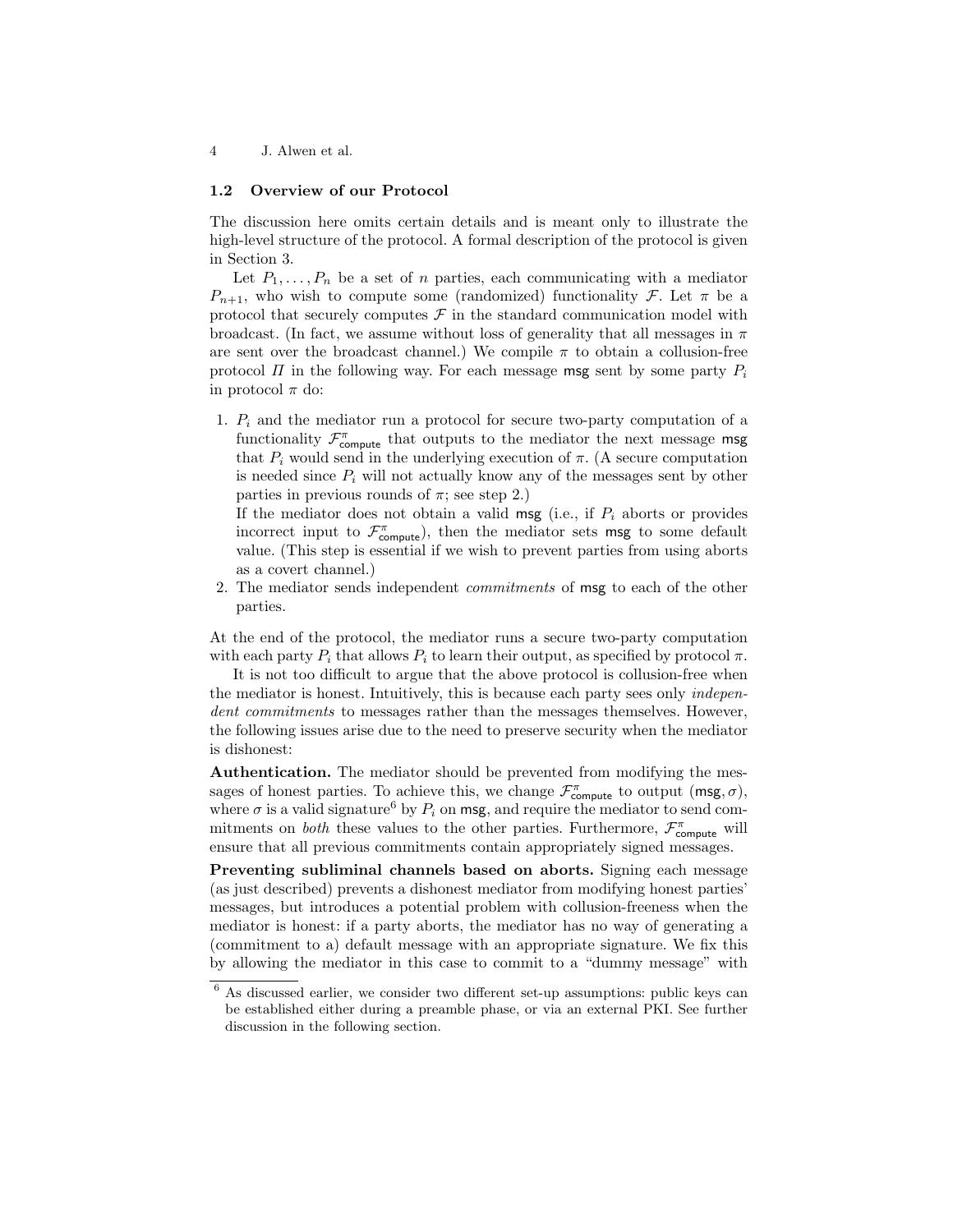no signature; we also change  $\mathcal{F}_{\text{compute}}^{\pi}$  so that if it detects a dummy message the mediator receives no output. The effect is that parties cannot detect whether anyone has aborted until the end of the protocol, and never learn which (or how many) parties aborted nor the round(s) in which an abort occurred.

**Ensuring "broadcast".** Protocol  $\pi$  is secure under the assumption that parties communicate over a broadcast channel. In our compiled protocol, where all communication is routed through the mediator, we need a way to ensure that a dishonest mediator sends (different commitments to) the same message to all parties. We implement this "mediator broadcast" by, roughly speaking, having the mediator (1) collect signatures from all parties on the committed messages; (2) send independent commitments on these signatures to all parties; and then (3) prove to each party independently that all parties have signed a commitment to the same underlying message. As above, in case of an abort we allow the mediator to send a "dummy commitment" to the parties.

Handling concurrency. When the mediator is honest, the protocols computing  $\mathcal{F}_{\text{compute}}^{\pi}$ , as well as the sub-protocols used to implement mediator broadcast, are run sequentially. But when the mediator is dishonest, it may run concurrent executions with the honest parties. We thus need all the two-party protocols being run to be secure under (bounded) concurrent self composition.

# 2 Definitions

**Standard cryptographic primitives.** Let  $C$  be a perfectly binding commitment scheme, where  $C(m;r)$  denotes a commitment to m using random coins r. The decommitment of  $com = C(m, r)$  is  $dec = (m, r)$ . We assume the length of all commitments is a fixed function of the message length.

Let (Gen, Sign, Vrfy) be a signature scheme that is existentially unforgeable under adaptive chosen-message attacks.  $Range(Gen)$  denotes the set of outputs of Gen, and we assume (without loss of generality) that one can efficiently decide whether a given  $(sk, pk)$  lies in Range(Gen). We assume the length of all valid signatures is some known, fixed function of the message length.

Security in the mediated model – preliminaries. We use the real/ideal paradigm for defining security, but our real and ideal worlds differ from the usual ones and collusion-freeness requires a new definition. Our real world is essentially standard except that all communication is between parties  $P_1, \ldots, P_n$  and the mediator  $P_{n+1}$ . We define two different ideal worlds depending on whether the mediator is honest (and collusion-freeness is the goal) or dishonest (in which case we default to the standard notion of security). In each ideal world we consider two possible set-up assumptions; see below. Collusion-freeness is defined by requiring the existence of independent simulators, one for each malicious party, such that their joint output in the ideal world is indistinguishable from the joint output of the malicious parties in the real world.

Let  $\mathcal{F} = (f_1, \ldots, f_{n+1})$  denote the functionality the parties wish to compute, where each  $f_i$  maps  $n + 1$  inputs to a single output. (We allow the mediator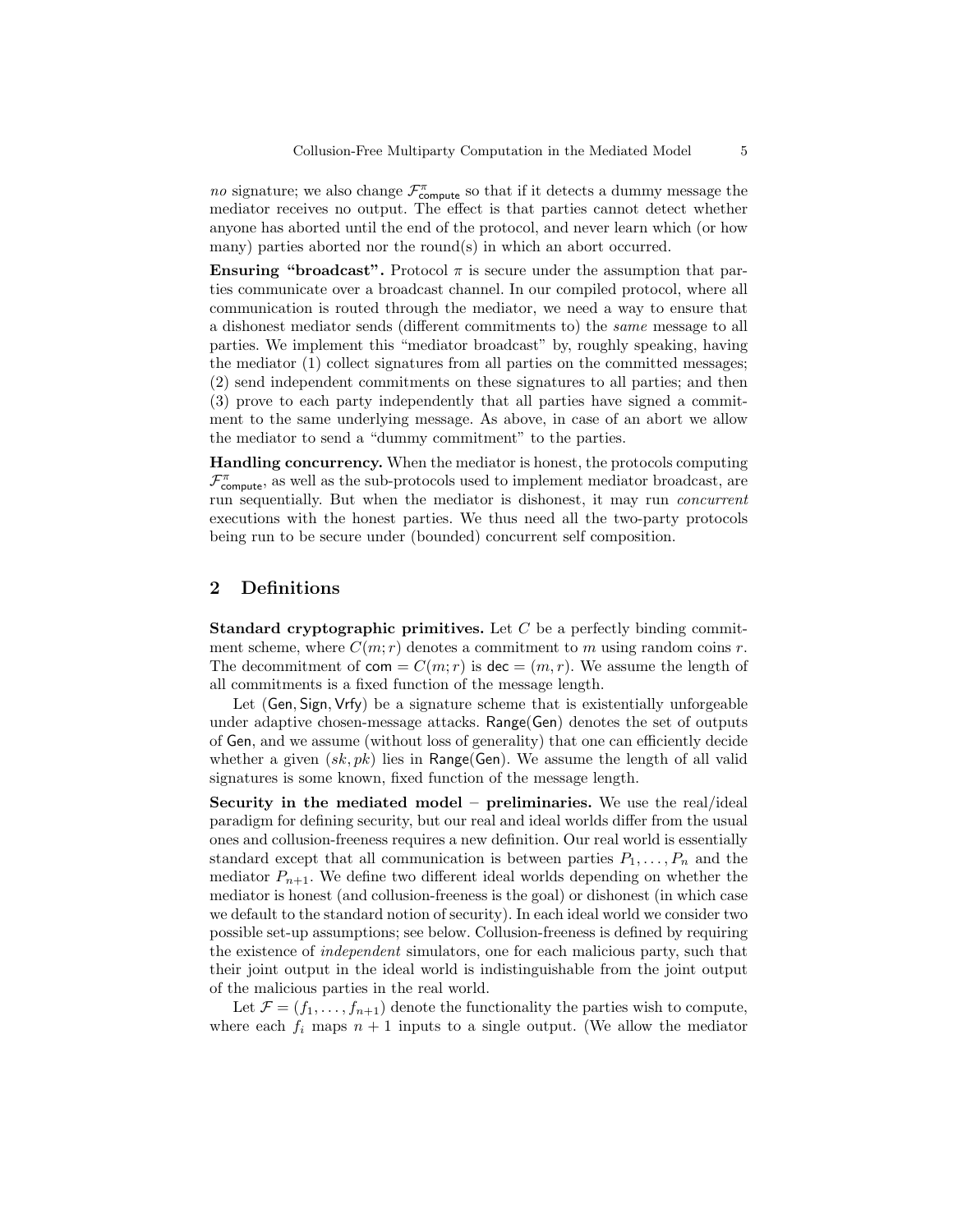to provide input and receive output, something not done in [1].) We implicitly assume that any protocol under discussion for computing  $\mathcal F$  is *correct*: i.e., if parties  $P_1, \ldots, P_{n+1}$  have inputs  $x_1, \ldots, x_{n+1}$  and run the protocol honestly, then each  $P_i$  receives output  $f_i(x_1, \ldots, x_{n+1})$ , distributed appropriately in case  ${\mathcal F}$  is randomized.

Set-up assumptions. Alwen et al. [1] observe that if no setup is assumed, then—because all parties communicate only with the mediator—a dishonest mediator can "fork" the parties into disjoint groups, each running a separate computation (much as in [2]). To prevent this, parties must be able to "authenticate" to each other. (It is as an interesting open question to assume no setup and treat "forking" attacks directly, but this is not the focus of our work.)

Here, we study two set-up assumptions under which such authentication can be implemented. The first, termed trusted-PKI, assumes a PKI in the usual sense, with each party knowing the public keys of all the other parties running the protocol. We stress that we do not assume honestly generated keys, or require parties to prove knowledge of their keys; all we require is consistency.

While this approach is appealing, it loses something in the "spirit" of collusionfreeness since parties are now potentially able to follow strategies based on each others' identities. Nevertheless, we believe the trusted-PKI model is meaningful in the context of collusion-freeness. For one, public keys can be generated before inputs are given to the parties (and before the function being computed is agreed upon!), and so the use of any subliminal communication will be limited. Furthermore, parties who are not aware of each other before execution of the protocol will necessarily generate their public keys independently, whereas parties who are aware of each other before executing the protocol cannot be prevented anyway from communicating arbitrary information in advance.

We also consider the mediated-PKI model that provides stronger guarantees of collusion-freeness under a different assumption. Specifically, here we follow Alwen et al. [1] and assume that even a dishonest mediator follows the protocol during a "preamble" phase where a "pseudo-PKI" is established. Instead of viewing this as an assumption, one can also interpret this as a claim that if the mediator acts in a particular way then certain guarantees hold.

### 2.1 Execution in the Real World (with an Honest Mediator)

We first consider the real world (i.e., the mediated model) in which an  $(n + 1)$ party protocol  $\Pi$  is executed. Channels are available only between the mediator  $P_{n+1}$  and  $P_i$  (for all i). For simplicity the channels to/from  $P_{n+1}$  are assumed to be private and authenticated.

In this section we assume the mediator is honest; we consider the case of a dishonest mediator in Section 2.4. Let  $\mathcal{I} \subseteq [n]$  denote the set of corrupt parties<sup>7</sup> and denote by  $\mathcal{H} = [n] \setminus \mathcal{I}$  the set of uncorrupted parties (not including the

<sup>&</sup>lt;sup>7</sup> In contrast to the usual case, here a meaningful definition is obtained even when  $\mathcal{I} = [n].$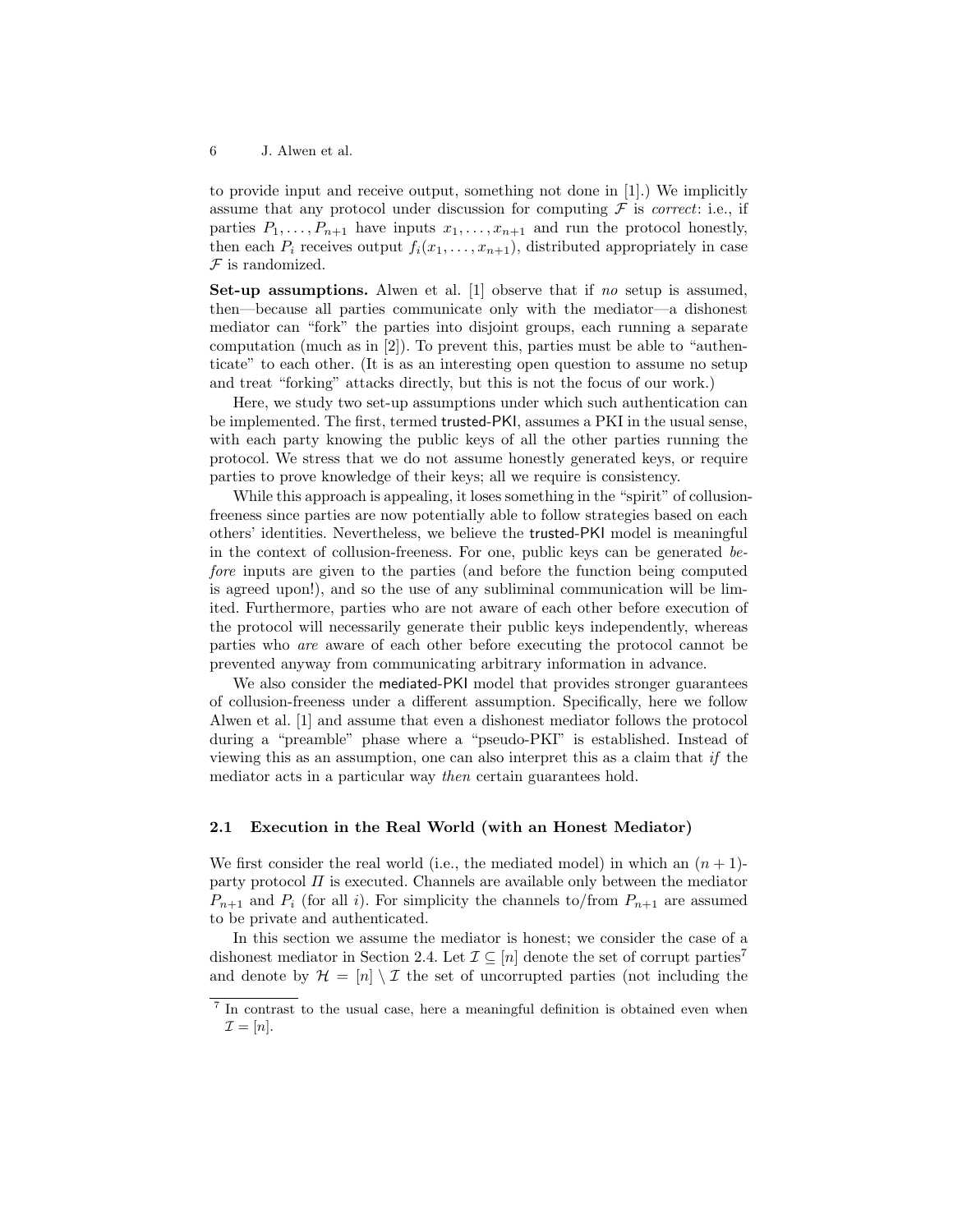mediator). A real world execution begins with a "PKI establishment" stage for which we define two variants:

- trusted-PKI: For  $i \in \mathcal{H}$ , party  $P_i$  honestly generates a signature key pair  $(pk_i, sk_i)$ . Each corrupted party  $P_i$  may generate an arbitrary public key  $pk_i$ . Once all keys have been generated, each  $P_i$  is given the vector  $\mathsf{KeyVec}_i :=$  $(pk_1, \ldots, pk_n)$  of public keys, and the mediator is given KeyVec $_{n+1}^i :=$  KeyVec for all  $i \in [n]$ . (The notation is chosen to be consistent with the mediated-PKI setting below.) We say that  $KeyVec$  matches  $KeyVec$ <sup>i</sup><sub>n+1</sub> if they are equal.
- mediated-PKI: For  $i \in \mathcal{H}$ , party  $P_i$  honestly generates a signature key pair  $(pk_i, sk_i)$ . Each corrupted party  $P_i$  may generate an arbitrary public key  $pk_i$ . All parties send  $pk_i$  to the mediator. (If a party fails to send anything, the mediator uses a default public key.) The mediator chooses independent coins  ${r_i^j}_{i,j\in[n]},$  computes  $c_i^j = C(pk_i;r_i^j)$ , and sends  $KeyVec_i := (c_1^i,\ldots,c_n^i)$  to party  $P_i$ . The mediator keeps the vectors of decommitments  $\mathsf{KeyVec}_{n+1}^i :=$  $((pk_1, r_1^i), \ldots, (pk_n, r_n^i))$ . We say that KeyVec<sub>i</sub> matches KeyVec<sup>i</sup><sub>n+1</sub> if for all  $j \in [n]$  the *j*th component of KeyVec $_{n+1}^i$  is a valid decommitment to the *j*th component of  $KeyVec_i$ .

The remainder of the real-world execution is identical in both settings.

- Input determination and protocol execution: Each party  $P_i$  (for  $i \in [n + 1]$ 1]) is given input  $x_i$ . Party  $P_i$  is also given auxiliary input aux<sub>i</sub> (which honest players ignore) as well as independent random coins  $r_i$ . The parties then run the protocol, with honest parties (including the mediator) acting as directed by  $\Pi$ , and corrupted parties behaving arbitrarily.
- Result of the experiment: At the conclusion of the protocol, let  $OUT_i$ , for  $i \in \mathcal{I}$ , denote the entire view of the corrupted party  $P_i$ , and let  $\text{OUT}_i$ , for  $i \in \mathcal{H} \cup \{n+1\}$ , denote the final output of  $P_i$  (as dictated by  $\Pi$ ). Given a set of adversarial strategies  $\mathcal{A}_{\mathcal{I}} = {\{\mathcal{A}_i\}}_{i \in \mathcal{I}}$ , define

$$
\text{REAL}_{\varPi,\mathcal{A}_{\mathcal{I}}(\text{aux})}^{\text{mediated}}(1^k,\textbf{x})\overset{\text{def}}{=}(\text{OUT}_1,\ldots,\text{OUT}_{n+1})
$$

to be the random variable consisting of the stated outputs following an execution of  $\Pi$  where the parties are given inputs  $\boldsymbol{x} = \{x_1, \ldots, x_{n+1}\}\$  and auxiliary inputs  $aux = \{aux_1, \ldots, aux_{n+1}\}.$ 

### 2.2 Execution in the Ideal World (with an Honest Mediator)

We continue to assume the mediator is honest. In this ideal world, all parties communicate only with a trusted party computing  $\mathcal F$ . In particular, corrupted parties are unable to communicate with each other and therefore cannot communicate information about their inputs or coordinate their actions (beyond what they have agreed upon in advance). Let  $\mathcal{I} \subseteq [n]$  be the set of corrupted parties, and let  $\mathcal{H} = [n] \setminus \mathcal{I}$  be the set of honest parties (other than the mediator) as before.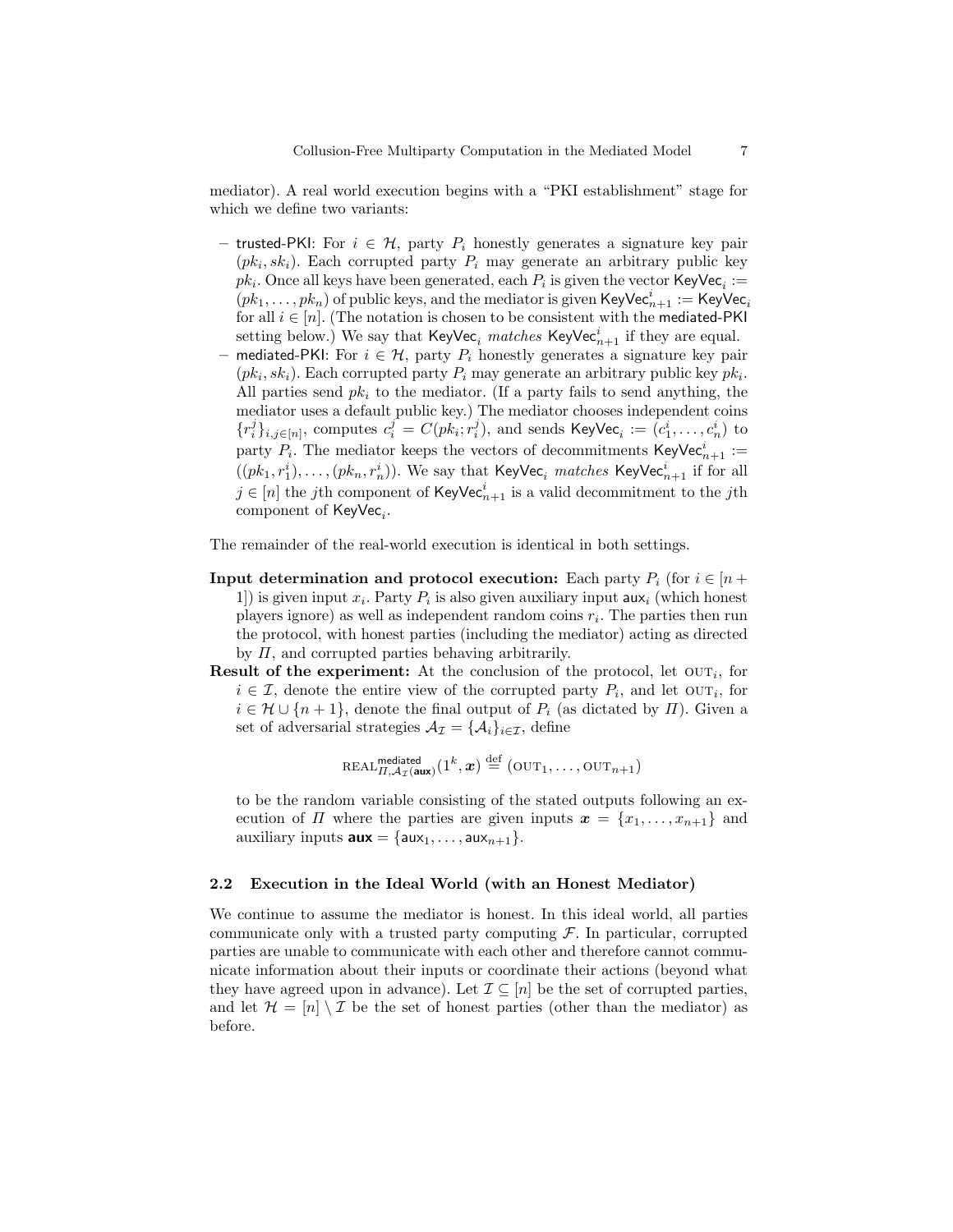As in the previous section, we distinguish between two settings in the ideal world. The trusted-PKI setting includes a "PKI establishment" step where a PKI is established exactly as in the real world: for  $i \in \mathcal{H}$ , party  $P_i$  honestly generates signature keys  $(pk_i, sk_i)$ . A corrupted  $P_i$  outputs any public key  $pk_i$  of its choice. For  $i \in [n]$  party  $P_i$  is then given the vector  $KeyVec_i := (pk_1, \ldots, pk_n)$  of public keys. The mediated-PKI setting has no PKI establishment step.

The remainder of the ideal-world execution is identical in both settings.

**Input determination:** Each party  $P_i$  (for  $i \in [n+1]$ ) is given their input  $x_i$ and auxiliary input  $\mathsf{aux}_i$  (which an honest player ignores).

An honest party sets  $x'_i = x_i$  and sends  $x'_i$  to  $\mathcal{F}$ . A corrupted  $P_i$  may send any  $x'_i$  of its choice. Unless otherwise specified, if any  $x'_i = \perp$  then all parties get output  $\perp$  from  $\mathcal{F}$ . Otherwise,  $\mathcal{F}$  hands  $f_i(x'_1, \ldots, x'_{n+1})$  to party  $P_i$ , for  $i \in [n + 1].$ 

Note that a malicious party who "aborts" by sending  $\perp$  to  $\mathcal F$  communicates (at most) one additional bit to all other parties beyond what is directly implied by  $\mathcal F$ . Furthermore, this decision to abort must be made independently of the output of  $\mathcal F$  on the given inputs.

**Result of the experiment:** At the conclusion of the protocol, let  $OUT_i$ , for  $i \in$ I, denote an arbitrary value output by  $P_i$ , and let  $\text{OUT}_i$ , for  $i \in \mathcal{H} \cup \{n+1\}$ , denote the value given to  $P_i$  by  $\mathcal F$ . Given a set of adversarial strategies  $\mathcal{S}_{\mathcal{I}} = {\mathcal{S}_i}_{i \in \mathcal{I}},$  define

$$
\text{IDEAL}_{\mathcal{F}, \mathcal{S}_{\mathcal{I}}(\text{aux})}^{\text{cf}}(1^k, x) \stackrel{\text{def}}{=} (\text{OUT}_1, \dots, \text{OUT}_{n+1})
$$

to be the random variable consisting of the stated outputs following an idealworld execution where the parties are given inputs  $x$  and auxiliary inputs aux as specified.

### 2.3 Collusion-Freeness

Having defined the ideal and real models, we can now define collusion-freeness. If we followed the standard definitional paradigm, we would require that for all I and any set of efficient real-world strategies  $A_{\mathcal{I}} = \{A_i\}_{i \in \mathcal{I}}$ , there should exist a set of efficient ideal-world strategies  $S_{\mathcal{I}} = \{S_i\}_{i \in \mathcal{I}}$  such that the corresponding real- and ideal-world outcomes are computationally indistinguishable. A deficiency of this approach is that it allows each  $S_i$  to depend on  $\mathcal I$  as well as all the  $A_j$  (i.e., even for  $j \neq i$ ), and thus this approach does not adequately model collusion-freeness. Since we want each  $\mathcal{S}_i$  to depend only on  $\mathcal{A}_i$ , we instead require the existence of a set of efficient transformations  $\{\mathsf{Sim}_i\}_{i\in[n]}$  such that setting  $S_i = \mathsf{Sim}_i(1^k, \mathcal{A}_i)$  for  $i \in \mathcal{I}$  makes the real and ideal worlds indistinguishable.

**Definition 1.** Let F be a functionality, and  $\Pi$  an  $(n + 1)$ -party protocol computing  $\mathcal F$  in the mediated model.  $\Pi$  is a collusion-free protocol computing  $\mathcal F$  if there is a set  $\{\mathsf{Sim}_i\}_{i \in [n]}$  of efficiently-computable transformations such that, for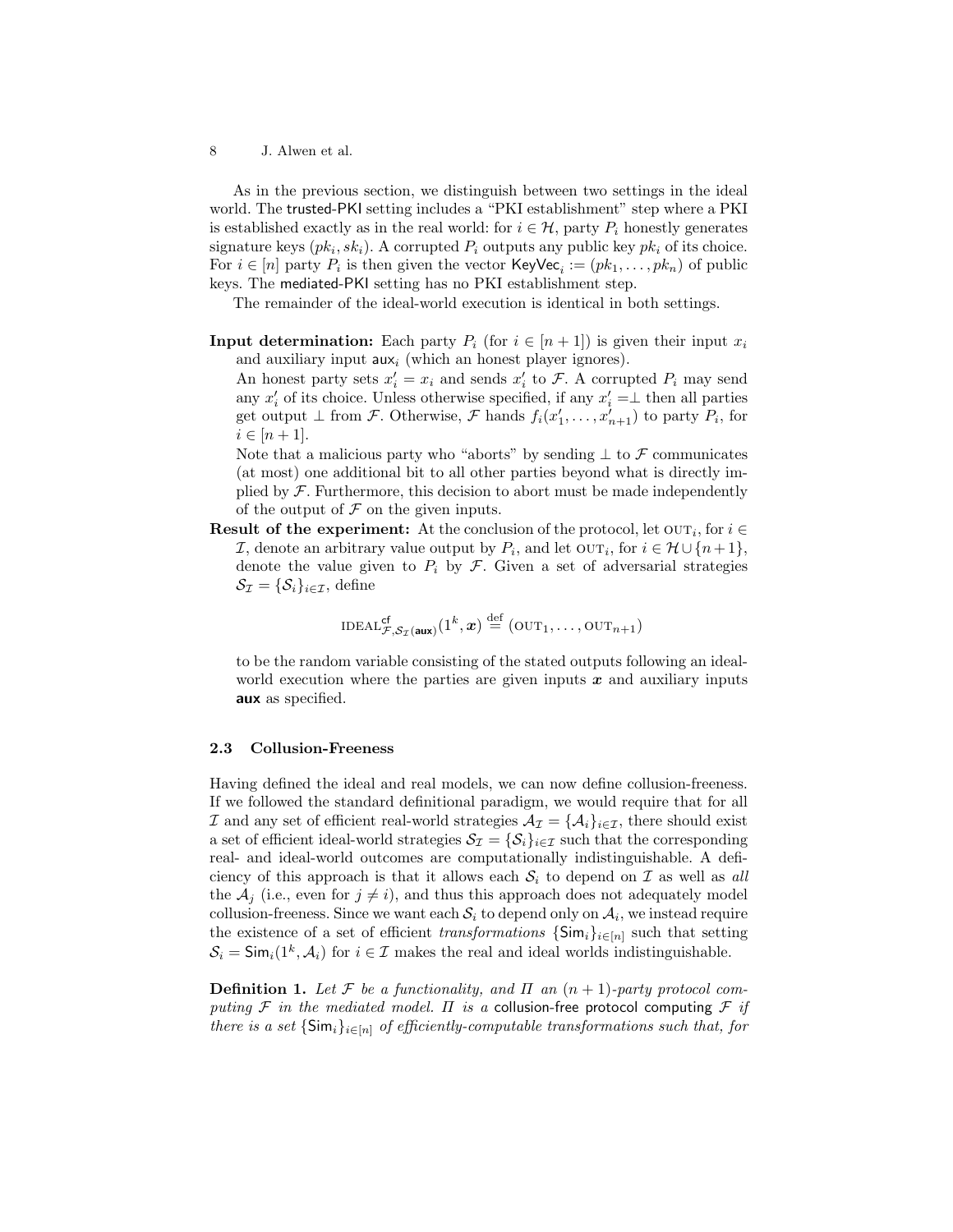all  $\mathcal{I} \subseteq [n]$  and any PPT strategies  $\{A_i\}_{i \in \mathcal{I}}$ , setting  $\mathcal{S}_i = \textsf{Sim}_i(1^k, \mathcal{A}_i)$  for  $i \in \mathcal{I}$ implies that the following two distributions are computationally indistinguishable:

$$
\hspace{1.5cm}\left\{\text{IDEAL}_{\mathcal{F},\mathcal{S}_{\mathcal{I}}(\mathbf{aux})}^{\mathsf{cf}}(1^{k},\boldsymbol{x})\right\}_{\boldsymbol{x},\mathbf{aux}\in(\{0,1\}^*)^{n+1},\,k\in\mathbb{N}}\\\left\{\text{REAL}_{\Pi,\mathcal{A}_{\mathcal{I}}(\mathbf{aux})}^{\text{mediated}}(1^{k},\boldsymbol{x})\right\}_{\boldsymbol{x},\mathbf{aux}\in(\{0,1\}^*)^{n+1},\,k\in\mathbb{N}}\\
$$

### 2.4 Security (with a Dishonest Mediator)

The definition in the case of a dishonest mediator is essentially the standard one for secure multi-party computation, with the exception being that honest parties cannot communicate directly in the real world. (We also incorporate a PKI establishment phase as in the prior sections.) Further details are given in the full version. A protocol satisfying both Definition 1 and the definition for the case of a dishonest mediator will be called a collusion-free protocol securely computing  $\mathcal{F}$ .

# 3 Collusion-Free Multiparty Computation in the Mediated Model

We construct a collusion-free protocol  $\Pi$  for secure computation of an arbitrary (poly-time) functionality  $\mathcal{F} = (f_1, \ldots, f_{n+1})$ . We first introduce the components of our protocol, and describe the protocol in full detail in Section 3.4. High-level intuition for the protocol was given in Section 1.2.

### 3.1 Building Blocks

Our protocol uses some cryptographic primitives and tools which we review here.

Two-party functionalities. We use ideal functionalities to model various subprotocols used in  $\Pi$ . Standard functionalities we use are the commitment functionality  $\mathcal{F}_{\text{com}}$ , the coin-tossing functionality  $\mathcal{F}_{\text{ct}}$ , the zero-knowledge functionality  $\mathcal{F}_{\mathsf{zk}}$ , and the signature functionality  $\mathcal{F}_{\mathsf{Sign}}$ :

- 1.  $\mathcal{F}_{com}$  is defined by  $\mathcal{F}_{com}((m,r),\lambda) = (\perp, C(m,r)),$  where  $\lambda$  denotes the empty string.
- 2. The coin-tossing functionality is defined by  $\mathcal{F}_{ct}(1^{\ell}, \lambda) = ((r, s), C(r; s)),$ where  $|r| = \ell$  and both r and s are uniformly distributed.
- 3. Let R be an  $\mathcal{NP}$ -relation. Functionality  $\mathcal{F}_{zk}$  for the relation R is defined by

$$
\mathcal{F}_{\mathsf{zk}}((x,w),x') = \begin{cases} (\bot, R(x,w)) \text{ if } x = x'\\ (\bot, 0) \text{ otherwise} \end{cases}
$$

4. The signature functionality is defined as:

$$
\mathcal{F}_{\mathsf{Sign}}((sk,pk,m),(pk',m')) = \left\{ \begin{aligned} (\bot,\mathsf{Sign}_{sk}(m)) &\text{ if } (pk,m) = (pk',m') \text{ and } \\ (sk,pk) &\in \mathsf{Range}(\mathsf{Gen}) \\ (\bot,\bot) &\text{ otherwise } \end{aligned} \right.
$$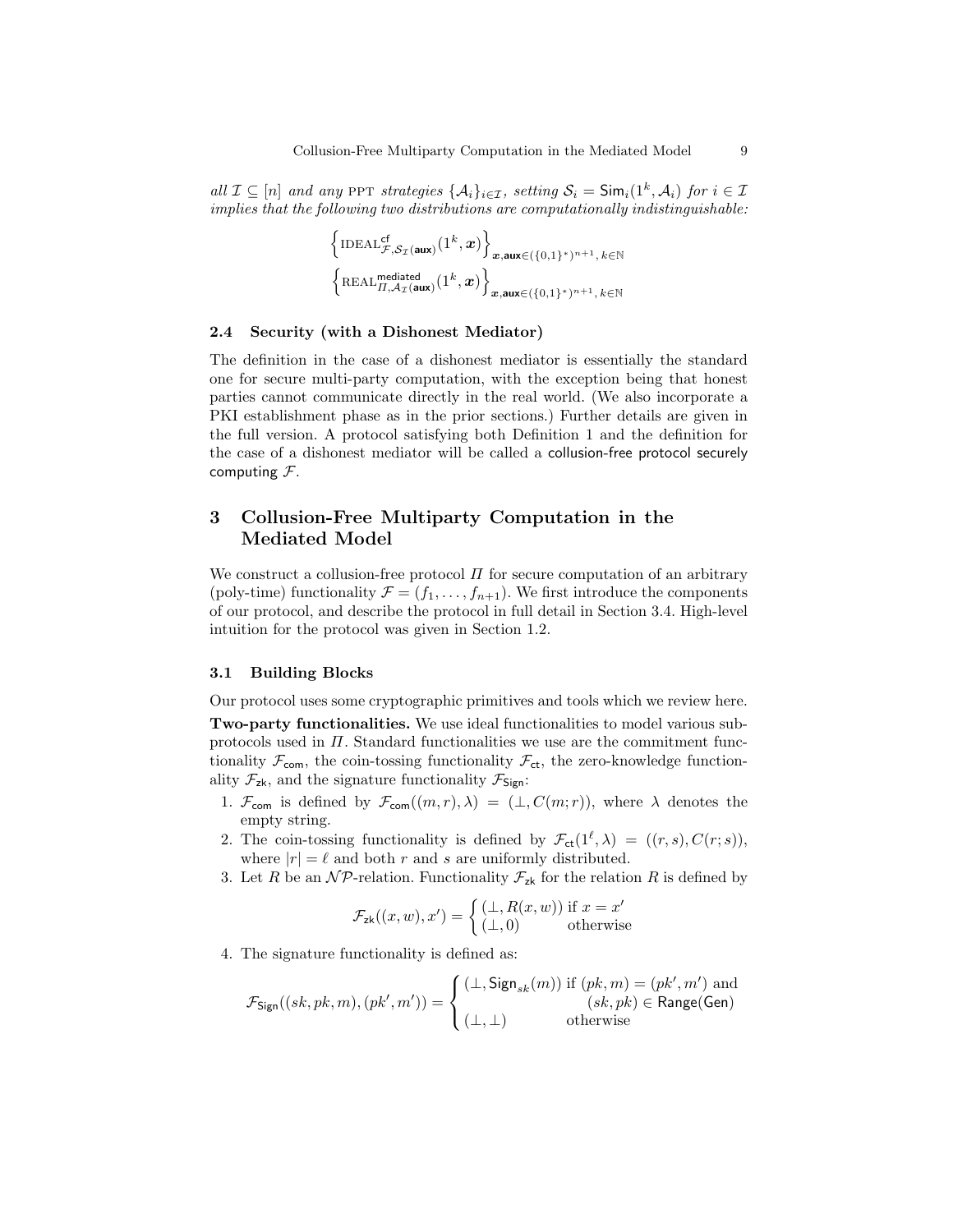A protocol  $\pi$  securely computing  $\mathcal F$  (in the standard sense): Let  $\pi$  be an  $(n+1)$ -party protocol that securely computes  $\mathcal F$  in the usual sense [8], in the standard communication model where all parties have access to a public (but authenticated) broadcast channel. Precisely,  $\pi$  is secure-with-designated-abort for any number  $t \leq n+1$  of corrupted parties, where the mediator  $P_{n+1}$  is designated as the party who can prematurely abort the protocol. Roughly speaking, this means that the protocol guarantees privacy and correctness regardless of how many parties are corrupted, and guarantees output delivery and complete fairness as long as the mediator is not corrupted. For technical reasons, we also assume that  $\pi$  is proved secure using a *black-box* simulator.

By using standard techniques, we may assume without loss of generality that:

- All messages in  $\pi$  have the same, fixed length. In any given round only a single party broadcasts, and the identity of the party who broadcasts depends on the current round number only.
- Say  $\pi$  has r rounds. Then  $P_{n+1}$  learns its output in round  $r-1$ ; party  $P_{n+1}$ broadcasts in round  $r$ ; and every other party learns its output in round  $r$ .

Dummy commitments: As described in Section 1.2, everything the mediator sends to the parties will be "wrapped" inside a commitment. When all parties behave honestly, these will all be commitments to legitimate messages of protocol  $\pi$  along with a digital signature. If some party  $P_i$  aborts (or otherwise deviates from the protocol), however, an honest mediator will not be able to generate a valid commitment of this sort (in particular, the mediator will be unable to forge an appropriate signature). Nevertheless, we do not want some other party to learn that  $P_i$  aborted the protocol  $\Pi$ . We achieve this by allowing the mediator to send special "dummy commitments" to a distinguished value dummy. (I.e., a dummy commitment takes the form  $C$ (dummy; r).) For the sake of concreteness, dummy can be taken to be a string of 0s of the appropriate length if we require that all legitimate messages be prefixed by a '1'.

#### 3.2 Oblivious Computation of  $\pi$

The general structure of protocol  $\Pi$ , as described in Section 1.2, has the mediator send to each  $P_i$  commitments to all the protocol messages of  $\pi$ . Thus,  $P_j$  cannot compute its  $\pi$ -messages directly (since it cannot directly observe the  $\pi$ -messages of other parties), but must instead compute these messages by executing a twoparty protocol with the mediator. Specifically, we define a functionality  $\mathcal{F}_{\mathsf{compute}}^{\pi}$ that computes the next  $\pi$ -message of  $P_j$  along with a signature of  $P_j$  on that message, and a functionality  $\mathcal{F}_{\text{output}}^{\pi}$  that enables  $P_j$  to obtain its  $\pi$ -output. (The actual functionalities we require are more complex because we must also check for incorrect behavior on the part of the mediator.) These are defined formally in Figures 1 and 2. Observe that only the mediator  $P_{n+1}$  receives output from  $\mathcal{F}_{\text{compute}}^{\pi}$ , and only  $P_j$  receives output from  $\mathcal{F}_{\text{output}}^{\pi}$ .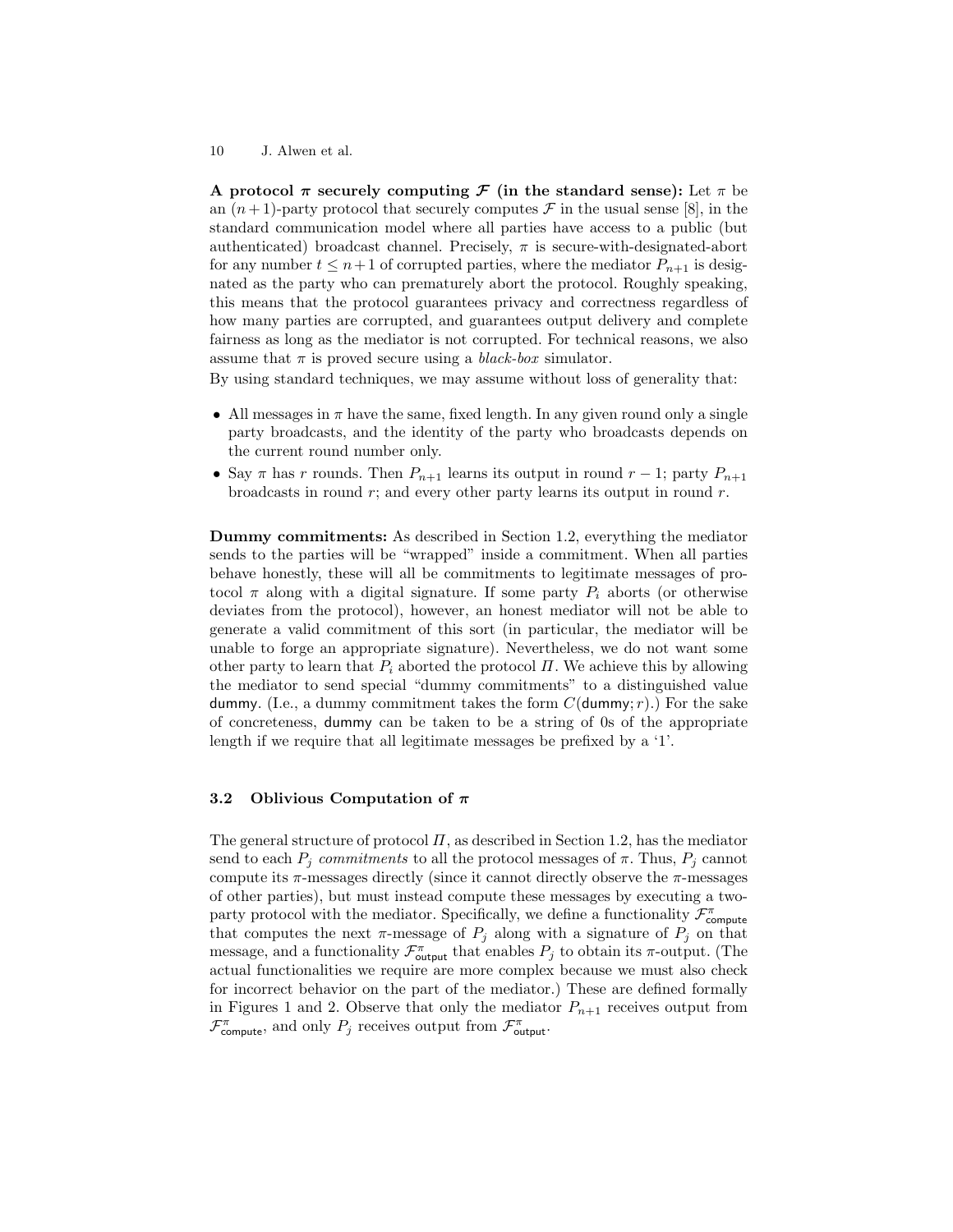| Functionality $\mathcal{F}_{\text{compute}}^{\pi}$                                                                                                                                                                                                                                                                                                                                                                                                                                                        |
|-----------------------------------------------------------------------------------------------------------------------------------------------------------------------------------------------------------------------------------------------------------------------------------------------------------------------------------------------------------------------------------------------------------------------------------------------------------------------------------------------------------|
| Functionality $\mathcal{F}_{\text{compute}}^{\pi}$ runs with two parties $P_j$ and $P_{n+1}$ and works as follows:                                                                                                                                                                                                                                                                                                                                                                                        |
| - $P_j$ inputs a pair of commitments com <sup>input</sup> and com <sup>rand</sup> ; a vector of commitments<br>$C$ ; vector KeyVec; and a round number rid. In addition, $P_j$ sends two strings<br>$\det^{\text{input}}$ and $\det^{\text{rand}}$ , and its signing key $sk_j$ .<br>- $P_{n+1}$ inputs a pair of commitments $\text{com}_j^{\text{input}}$ and $\text{com}_j^{\text{rand}}$ ; a vector of commit-<br>ments $C_j$ ; vector KeyVec'; and a round number rid'. In addition, $P_{n+1}$ sends |
| a vector <b>dec</b> <sub><i>i</i></sub> .                                                                                                                                                                                                                                                                                                                                                                                                                                                                 |
| - Upon receiving the above, $\mathcal{F}_{\text{compute}}^{\pi}$ does:<br>1. If KeyVec does not match KeyVec' then send $\perp$ to $P_{n+1}$ and halt. Otherwise<br>extract the parties' public keys $(pk_1, \ldots, pk_n)$ from KeyVec'.<br>2. If $(\text{com}^{\text{input}}, \text{com}^{\text{rand}}, C, \text{rid}) \neq (\text{com}^{\text{input}}_j, \text{com}^{\text{rand}}_j, C_j, \text{rid}')$ or if $(sk_j, pk_j) \notin$<br>Range(Gen), then send $\perp$ to $P_{n+1}$ and halt.            |
| 3. If dec <sup>input</sup> is not a valid decommitment to $com_i^{input}$ , or dec <sup>rand</sup> is not a valid<br>decommitment to $com_j^{\text{rand}}$ , or $dec_j$ does not contain valid decommitments<br>to all the commitments in $C_j$ , then send $\perp$ to $P_{n+1}$ and halt.                                                                                                                                                                                                                |
| 4. Let $(\text{msg}_1, \sigma_1), \ldots, (\text{msg}_\ell, \sigma_\ell)$ be the committed values in $C_j$ . If any of<br>these are dummy values, send $\perp$ to $P_{n+1}$ and halt. For $1 \leq i \leq \ell$ , let $\ell_i$<br>denote the index of the party who is supposed to broadcast in round $i$ of $\pi$ .<br>If there exists an <i>i</i> such that (1) $\ell_i \neq n+1$ and (2) $Vrf_{pk_{\ell_i}}((msg_i,0i),\sigma_i) \neq$<br>1, then send $\perp$ to $P_{n+1}$ and halt.                   |
| 5. Let $x_j$ and $r_j$ be the committed values in com <sup>input</sup> and com <sup>ind</sup> respectively.<br>Compute the next message msg that party $P_j$ would send in protocol $\pi$<br>when running with input $x_j$ , random tape $r_j$ , and after receiving messages<br>$\mathsf{msg}_1,\ldots,\mathsf{msg}_\ell$ . In addition, compute $\sigma = \mathsf{Sign}_{sk_i}(\mathsf{msg}, \mathsf{rid})$ . Send $(\mathsf{msg}, \sigma)$                                                             |

Fig. 1. The functionality computing the next message of  $\pi$ 

### 3.3 Mediator Broadcast

to  $P_{n+1}$  and halt.

Protocol  $\pi$  assumes that all parties communicate over a broadcast channel. When the mediator is corrupt, we therefore must ensure that the mediator sends (commitments to) the same message to all honest parties. Note that checking for signatures on protocol messages, as done by  $\mathcal{F}_{\text{compute}}^{\pi}$  and  $\mathcal{F}_{\text{output}}^{\pi}$ , only ensures that this holds for the messages of honest parties; it does not prevent a dishonest mediator from sending different messages on behalf of corrupted parties (who may collude with the mediator and sign multiple messages).

We achieve the above using what we call "mediator broadcast." The mediator  $P_{n+1}$  begins holding a message m, and at the end of the protocol each  $P_i$  obtains an (independent) commitment  $com_i$  to a message  $m_i$ . The desired functionality is, informally, as follows: If all parties are honest, then  $m_i = m$  for all  $P_i$ . If  $P_{n+1}$ is honest, then there is an  $m' \in \{m, \text{dummy}\}$  such that  $m_i = m'$  for all honest parties  $P_i$ . If  $P_{n+1}$  is dishonest, then there is an m' such that  $m_i \in \{m', \text{dummy}\}$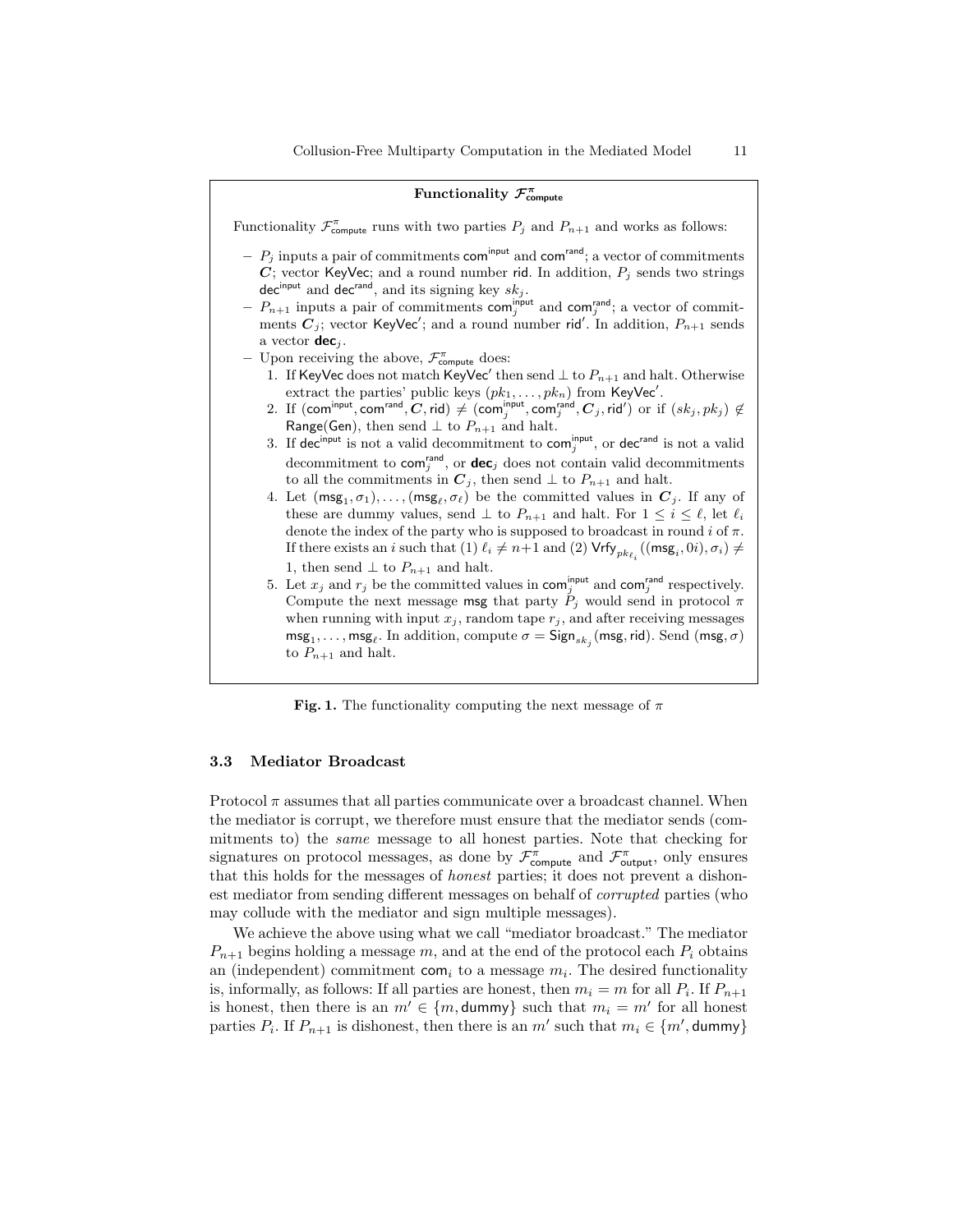# Functionality  $\mathcal{F}_{\text{output}}^{\pi}$

Functionality  $\mathcal{F}_{\text{output}}^{\pi}$  runs with two parties  $P_j$  and  $P_{n+1}$  and works as follows:

- $P_j$  inputs a pair of commitments com<sup>input</sup> and com<sup>rand</sup>, vector KeyVec, and a vector of r commitments C. In addition,  $P_j$  sends two strings dec<sup>input</sup> and dec<sup>rand</sup>.
- $P_{n+1}$  inputs a pair of commitments com<sup>input</sup> and com<sup>rand</sup>, vector KeyVec', and a vector of r commitments  $C_j$ . In addition,  $P_{n+1}$  sends a vector  $dec_j$ .
- Upon receiving the above,  $\mathcal{F}_{\text{output}}^{\pi}$  does:
	- 1. If KeyVec does not match KeyVec' then send  $\perp$  to  $P_j$  and halt. Otherwise extract the parties' public keys  $(pk_1, \ldots, pk_n)$  from KeyVec'.
	- 2. If  $(\mathsf{com}^\mathsf{input}, \mathsf{com}^\mathsf{rand}, \bm{C}) \neq (\mathsf{com}^\mathsf{input}_j, \mathsf{com}^\mathsf{rand}_j, \bm{C}_j), \text{ then send } \bot \text{ to } P_j \text{ and }$ halt.
	- 3. If dec<sup>input</sup> (resp., dec<sup>rand</sup>) is not a valid decommitment to com<sub>j</sub><sup>nput</sup> (resp., com<sup>rand</sup>), or **dec**<sub>j</sub> does not contain valid decommitments to all the commitments in  $C_j$ , then send  $\perp$  to  $P_j$  and halt.
	- 4. Let  $(msg_1, \sigma_1), \ldots, (msg_r, \sigma_r)$  be the committed values in  $C_j$ . If any of these are dummy values, send  $\perp$  to  $P_j$  and halt. For  $1 \leq i \leq r$ , let  $\ell_i$  denote the index of the party who is supposed to broadcast in round  $i$  of  $\pi$ . If there exists an *i* such that (1)  $\ell_i \neq n + 1$  and (2)  $\mathsf{Vrfy}_{pk_{\ell_i}}((\mathsf{msg}_i, 0i), \sigma_i) \neq 1$ , then send  $\perp$  to  $P_j$  and halt.
	- 5. Let  $x_j$  and  $r_j$  be the committed values in com<sup>input</sup> and com<sup>rand</sup>. Compute the value  $\text{OUT}_j$  that party  $P_j$  would output in protocol  $\pi$  when running with input  $x_j$ , random tape  $r_j$ , and after receiving the messages  $\mathsf{msg}_1, \ldots, \mathsf{msg}_r$ . Send  $\texttt{OUT}_j$  to  $P_j$  and halt.

Fig. 2. The functionality computing the output of  $\pi$ 

for all honest parties  $P_i$ . This is a weak form of broadcast, but suffices for our application.

In Figure 3, we formally define a functionality  $\mathcal{F}_{\text{best}}^{\text{sid}}$ , parameterized by a session id sid, implementing the above. (An honest mediator chooses  $r_1, \ldots, r_n$ ) uniformly at random, and sets  $\mathcal{H} = [n]$ ; an honest  $P_i$  sends  $b_i = 1$ .) We stress that the functionality always outputs a commitment for each party, even if some (dishonest) party aborts. Our protocol  $\Pi_{\text{beat}}^{\text{sid}}$  realizing  $\mathcal{F}_{\text{beat}}^{\text{sid}}$  proceeds, roughly speaking in the following three stages:

- 1.  $P_{n+1}$  sends com<sub>i</sub> =  $C(m;r_i)$  to each party  $P_i$ .
- 2.  $P_i$  generates a signature  $\sigma_i$  on (com<sub>i</sub>, sid), and sends  $\sigma_i$  to  $P_{n+1}$ .
- 3. If any  $P_i$  fails to send a valid signature, then  $P_{n+1}$  sends (independent) dummy commitments to all parties. Otherwise,  $P_{n+1}$  sends an independent commitment to  $(\text{com}_1, \sigma_1, \ldots, \text{com}_n, \sigma_n)$  to all parties. In either case,  $P_{n+1}$ then proves to each party in zero knowledge that the commitments it sent takes one of these forms.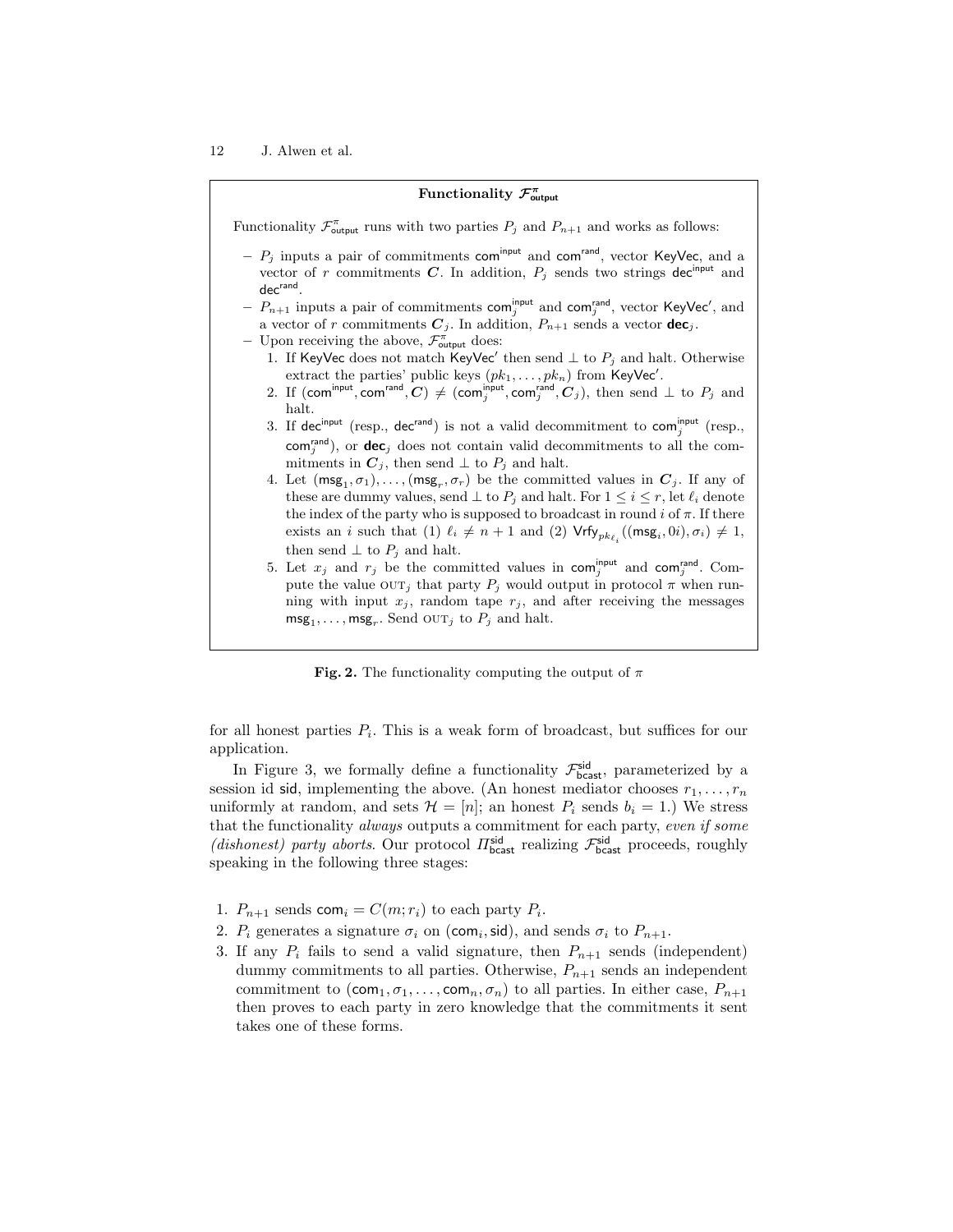# $\mathcal{F}^{\rm sid}_{\rm{bcast}}$

Functionality  $\mathcal{F}_{\text{bcast}}^{\text{sid}}$  runs with  $P_1, \ldots, P_n, P_{n+1}$  as follows:

- For  $j \in [n]$ , each  $P_j$  inputs a bit  $b_j$  and KeyVec<sub>j</sub>.
- $P_{n+1}$  inputs a message  $m$ , {KeyVec<sup>j</sup><sub>n+1</sub>}<sub>j∈[n]</sub>, random coins  $r_1, \ldots, r_n$ , and a set  $\mathcal{H} \subseteq [n]$ .
- For all  $i \in [n]$ , if KeyVec<sub>i</sub> and KeyVec<sup>i</sup><sub>n+1</sub> do not match then set  $\mathcal{H} := \mathcal{H} \setminus \{i\}.$
- Let  $b = \bigwedge_i b_i$ .
- If  $b = 1$ , then:
	- For  $i \in \mathcal{H}$  send com $i = C(m; r_i)$  to  $P_i$ .
	- For  $i \in [n] \setminus \mathcal{H}$ , send com $i = C$ (dummy;  $r_i$ ) to  $P_i$ . If  $b = 0$ , then for  $i \in [n]$  send  $com_i = C($ dummy;  $r_i)$  to  $P_i$ . In either case, send b to  $P_{n+1}$ .



The actual protocol  $\pi_{\text{best}}^{\text{sid}}$  is slightly more complex. Furthermore, for technical reasons we do not use commitments, signatures, or zero-knowledge proofs directly but instead work in the  $(\mathcal{F}_{com}, \mathcal{F}_{Sign}, \mathcal{F}_{zk})$ -hybrid model. The complete protocol and a proof of security are given in the full version of the paper.

### 3.4 A Protocol  $\Pi$  for Collusion-Free Secure Computation

We now describe a collusion-free protocol  $\Pi$  that securely computes  $\mathcal F$  in the  $(\mathcal{F}_{\text{com}}, \mathcal{F}_{\text{ct}}, \mathcal{F}_{\text{compute}}^{\pi}, \mathcal{F}_{\text{output}}^{\text{sid}}, \mathcal{F}_{\text{best}}^{\text{sid}})$ -hybrid model. When these functionalities are realized using protocols designed for the mediated model, we obtain a protocol for the real mediated model.

Our protocol consists of three stages. In the first stage, the parties commit to their inputs and random coins for a protocol  $\pi$  that securely computes  $\mathcal F$  (in the standard sense). In the second stage, the parties simulate  $\pi$ , round-by-round, as follows. If it is  $P_j$ 's turn to broadcast (for  $j \in [n]$ ), then  $P_j$  runs  $\mathcal{F}_{\text{compute}}^{\pi}$  with the mediator; thus, the mediator obtains the next  $\pi$ -message msg along with a signature of  $P_i$  on this message (and the current round number). If it is the mediator's turn to broadcast, the mediator simply computes the next  $\pi$ -message msg on its own, and then runs "mediator broadcast" using msg. As long as everyone behaves honestly, each party thus learns commitments to all messages of the protocol. In the third stage, the mediator runs  $\mathcal{F}_{\text{output}}^{\pi}$  with each  $P_j$  to enable  $P_j$  to learn its output. We now describe the protocol formally.

The protocol begins with each party  $P_i$   $(i \in [n])$  holding a vector KeyVec<sub>i</sub>, and with the mediator holding  $\{\text{KeyVec}_{n+1}^i\}_{i \in [n]}\$ . Party  $P_i$  also holds input  $x_i$ and, if  $i \in [n]$ , its own secret key  $sk_i$ .

Stage 1 – input commitment and coin tossing: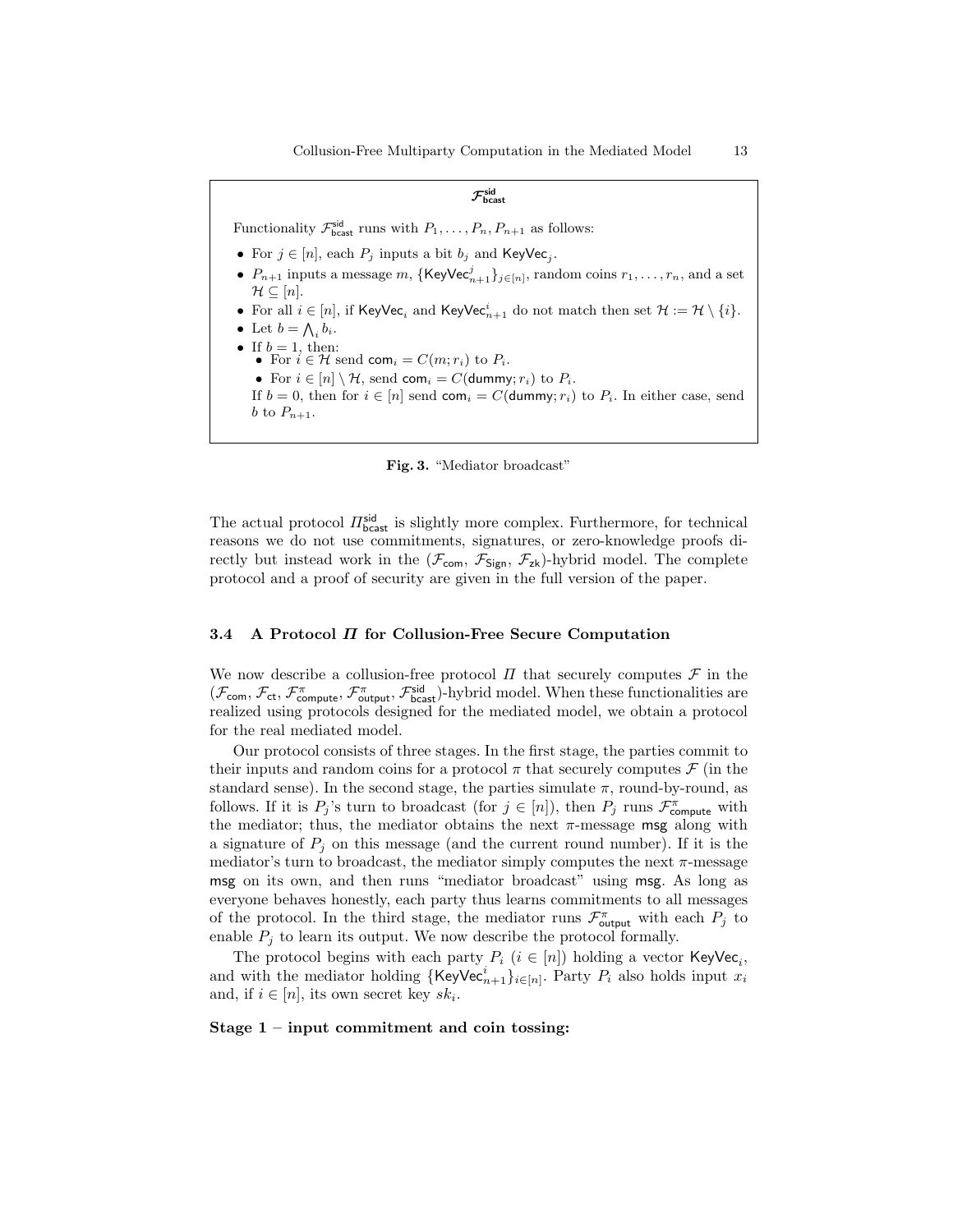- 14 J. Alwen et al.
	- 1. Each  $P_j$  executes  $\mathcal{F}_{com}$  with  $P_{n+1}$ , where  $P_j$  chooses random  $s_j$  and provides input dec<sup>input</sup> =  $(x_j, s_j)$  to  $\mathcal{F}_{com}$ . Let com<sup>input</sup> be the commitment received by  $P_{n+1}$  from  $\mathcal{F}_{\text{com}}$ .
	- 2. Each  $P_j$  executes  $\mathcal{F}_{ct}$  with  $P_{n+1}$ , where the input length  $\ell$  is the number of coins needed to run  $\pi$ . We denote by  $\det_j^{\text{rand}} = (r_j, s'_j)$  the output of  $P_j$  and by com<sup>rand</sup> the output of  $P_{n+1}$ .

Stage 2 – round-by-round emulation of  $\pi$ : The mediator  $P_{n+1}$  initializes abort = false. Then, for  $i = 1$  to  $r - 1$ , the parties run the following:

1.  $(P_{n+1}$  learns the round-i message of  $\pi$ .)

**Case 1:** Party  $P_j$ , for  $1 \leq j \leq n$ , is supposed to broadcast in the *i*th round of π.

- $-$  Let  $\boldsymbol{C}_j = (\textsf{com}_1^j, \dots, \textsf{com}_{i-1}^j)$  be the commitments that  $P_j$  output in the previous  $i - 1$  rounds.
- $P_j$  and  $P_{n+1}$  run an instance of  $\mathcal{F}_{\text{compute}}^{\pi}$ . Here,  $P_j$  sends  $\mathcal{F}_{\text{compute}}^{\pi}$  its commitments  $\mathsf{com}^\mathsf{input}_j$  and  $\mathsf{com}^\mathsf{rand}_j,$  the vector of commitments  $\boldsymbol{C}_j,$  vector KeyVec<sub>j</sub>, the round identifier rid = 0*i*, the decommitments dec<sup>input</sup> and  $\mathsf{dec}_j^{\text{rand}},$  and its signing key  $sk_j$ .

 $P_{n+1}$  sends  $\mathcal{F}_{\text{compute}}^{\pi}$  the commitments com $_j^{\text{input}}$ , com $_j^{\text{rand}}$ , and  $(\text{com}_1^j, \ldots,$ com $_{i-1}^{j}$ ); vector KeyVec $_{n+1}^{j}$ ; the round identifier rid = 0i; and the decom- $\text{mithents } (\textsf{dec}_1^j, \ldots, \textsf{dec}_{i-1}^j).$ 

– If  $\mathcal{F}_{\text{compute}}^{\pi}$  returns  $\perp$  to  $P_{n+1}$ , then  $P_{n+1}$  sets abort = true and  $m_i$  = dummy. Otherwise, if  $\mathcal{F}_{\mathsf{compute}}^{\pi}$  returns  $(\mathsf{msg}_i, \sigma_i)$  to  $P_{n+1}$ , then  $P_{n+1}$  sets  $m_i = (\mathsf{msg}_i, \sigma_i).$ 

**Case 2:**  $P_{n+1}$  is supposed to broadcast in the *i*th round of  $\pi$ :

- If abort = true then  $P_{n+1}$  sets  $m_i =$  dummy. If abort = false then  $P_{n+1}$ locally computes the message  $\text{msg}_i$  as instructed by  $\pi$  (this is possible since  $P_{n+1}$  sees all  $\pi$ -messages "in the clear"), and sets  $m_i = \mathsf{msg}_i$ .
- 2.  $(P_{n+1}$  "broadcasts" the round-i message of  $\pi$ .) Let sid = 1i.  $P_{n+1}$ chooses random  $r_1, \ldots, r_n$  and runs  $\mathcal{F}_{\text{bcast}}^{\text{sid}}$  with the other parties, where  $P_{n+1}$  provides input  $(m_i, r_1, \ldots, r_n, \mathcal{H}) = [n], \{\text{KeyVec}_{n+1}^i\}_{i \in [n]}\}$  and every other party  $P_j$  provides input 1 and KeyVec<sub>j</sub>.

Each party  $P_j$  defines  $com_i^j$  to be the commitment that it received from  $\mathcal{F}_{\text{beast}}^{\text{sid}}$ . Note that  $P_{n+1}$ , given its output from  $\mathcal{F}_{\text{beast}}^{\text{sid}}$ , can compute the commitments  $\{\mathsf{com}_i^j\}_{j \in [n]}$ , and knows the corresponding decommitments.

**Stage 3 – output determination:** (Note that this emulates the rth and final round of  $\pi$ .)

1. If abort = true then  $P_{n+1}$  sets msg<sub>r</sub> = dummy and sets  $\text{OUT}_{n+1} = \perp$ . If abort = false then  $P_{n+1}$  computes its  $\pi$ -output  $\text{OUT}_{n+1}$  and final message  $\text{msg}_r$  locally (it can do this since  $P_{n+1}$  sees all  $\pi$ -messages "in the clear"). In either case, the mediator then sets  $sid = 1r$ , chooses random  $r_1, \ldots, r_n$ , and runs  $\mathcal{F}_{\text{best}}^{\text{sid}}$  with all the other parties, where  $P_{n+1}$  provides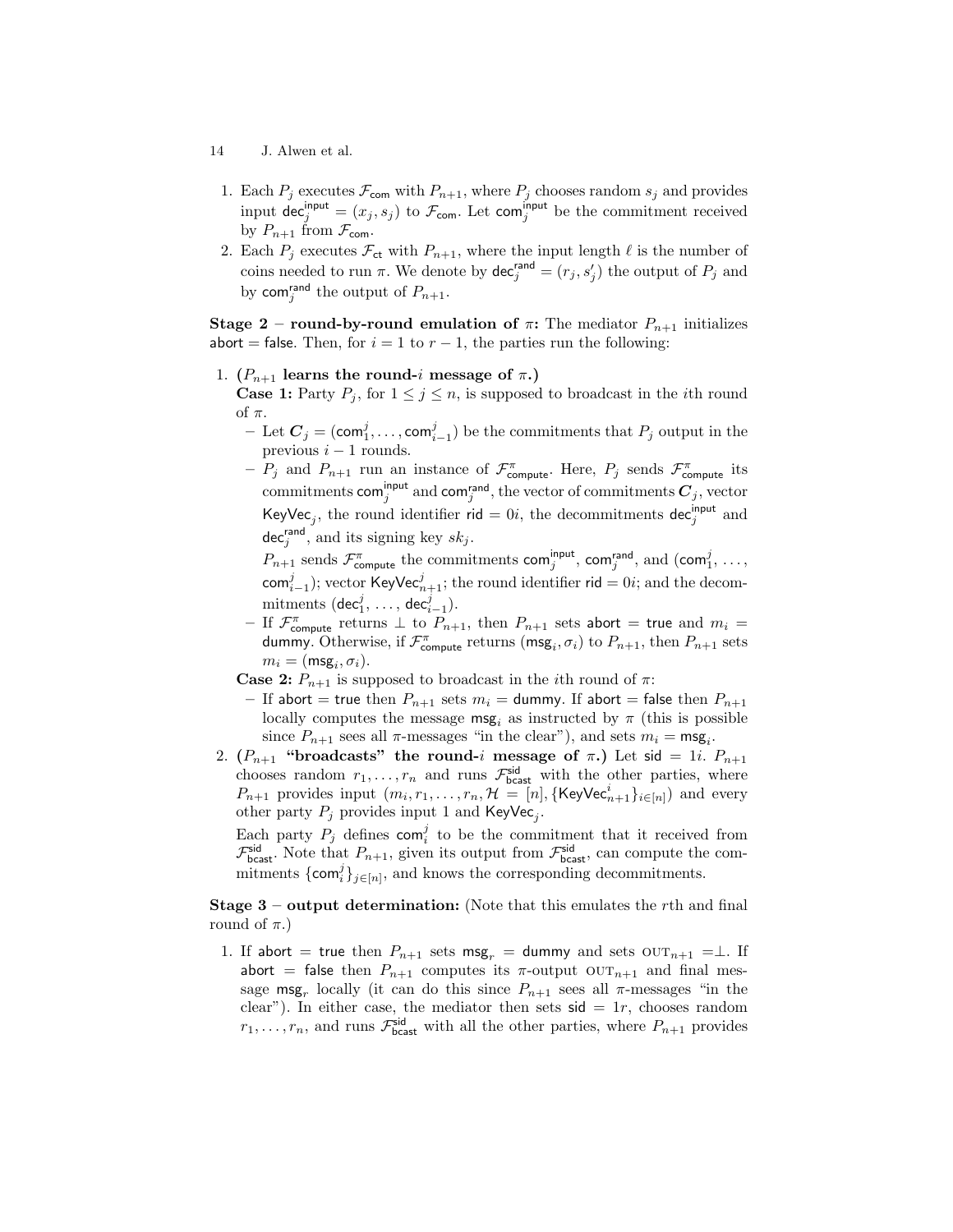input  $(\mathsf{msg}_r,r_1,\ldots,r_n,\mathcal{H}=[n],\{\mathsf{KeyVec}_{n+1}^i\}_{i\in[n]})$  and every other party  $P_i$ provides input 1 and  $KeyVec_i$ . The mediator outputs  $OUT_{n+1}$ .

Each party  $P_j$  defines  $\text{com}_r^j$  to be the commitment that it received from  $\mathcal{F}_{\text{best}}^{\text{sid}}$ . Note that  $P_{n+1}$  can compute the commitment, and knows the corresponding decommitment.

2. The mediator  $P_{n+1}$  runs  $\mathcal{F}_{\text{output}}^{\pi}$  with each  $P_j$ , where  $P_j$  provides input  $\mathsf{com}^{\mathsf{input}}_j, \mathsf{com}^{\mathsf{rand}}_j, \mathsf{KeyVec}_j, (\mathsf{com}^j_1, \dots, \mathsf{com}^j_r), \mathsf{dec}^{\mathsf{input}}_j, \text{ and } \mathsf{dec}^{\mathsf{rand}}_j, \text{ and } P_{n+1}$ sends  $\mathsf{com}^{\mathsf{input}}_j, \mathsf{com}^{\mathsf{rand}}_j, \mathsf{KeyVec}_{n+1}^j$  the commitments  $(\mathsf{com}^j_1, \dots, \mathsf{com}^j_r),$  and the decommitments  $(\mathsf{dec}_1^j, \ldots, \mathsf{dec}_{i-1}^j)$ .

Each party  $P_j$  outputs the value it receives from  $\mathcal{F}_{\text{output}}^{\pi}$  in this step.

# 4 Proof of Security

All the results stated here apply to protocols run in either the trusted-PKI or mediated-PKI settings.

We first prove that  $\Pi$  is a collusion-free protocol that securely computes  ${\mathcal F}$ in the ( $\mathcal{F}_{\textsf{com}}$ ,  $\mathcal{F}_{\textsf{c}}^{\textsf{sid}}$ ,  $\mathcal{F}_{\textsf{compute}}^{\pi}$ ,  $\mathcal{F}_{\textsf{output}}^{\pi}$ )-hybrid model. A proof of the following appears in the full version of the paper.

**Theorem 1.** Let  $\pi$  be a protocol that securely computes  $\mathcal{F}$  (as required in Section 3.1); let C be a perfectly binding commitment scheme; and let  $(Gen, Sign, Vrfy)$ be a secure signature scheme. Then protocol  $\Pi$  from the previous section is a collusion-free protocol for securely computing  $\mathcal F$  in the  $(\mathcal F_{\textsf{com}},\ \mathcal F_{\textsf{ct}},\ \mathcal F_{\textsf{boxt}}^{\textsf{sid}})$  $\mathcal{F}_{\text{compute}}^{\pi}$ ,  $\mathcal{F}_{\text{output}}^{\pi}$ )-hybrid model.

We now show that when the ideal-world functionalities are instantiated using protocols satisfying appropriate definitions of security, we obtain a collusion-free protocol that securely computes  $\mathcal F$  in the real mediated model. We obtain this as a corollary of the following composition theorems.

**Theorem 2.** Let  $\Pi$  be a collusion-free protocol computing  $\mathcal F$  in the  $\mathcal G$ -hybrid model, where  $\Pi$  contains polynomially many sequential calls to  $\mathcal G$ , and let  $\rho$ be a collusion-free protocol computing  $G$ . Then the composed protocol  $\Pi^{\rho}$  is a collusion-free protocol computing  $\mathcal F$  in the real mediated model.

A proof of Theorem 2 follows along the lines of [5] and is given in the full version of the paper.

**Theorem 3.** Let G be a two-party functionality, and let  $\Pi$  be a multi-party protocol that securely computes  $\mathcal F$  in the  $\mathcal G$ -hybrid model for concurrent self composition. Assume further that  $\Pi$  only makes calls to  $\mathcal G$  (i.e., there are no other messages in  $\Pi$ ), and that  $P_{n+1}$  plays the role of the second party in all calls to  $G$ . Let m denote the overall number of calls to  $G$  in  $\Pi$ .

If  $\rho$  is a two-party protocol that securely computes  $\mathcal G$  under m-bounded concurrent self-composition, then the composed protocol  $\Pi^{\rho}$  securely computes  $\mathcal F$  in the real mediated model.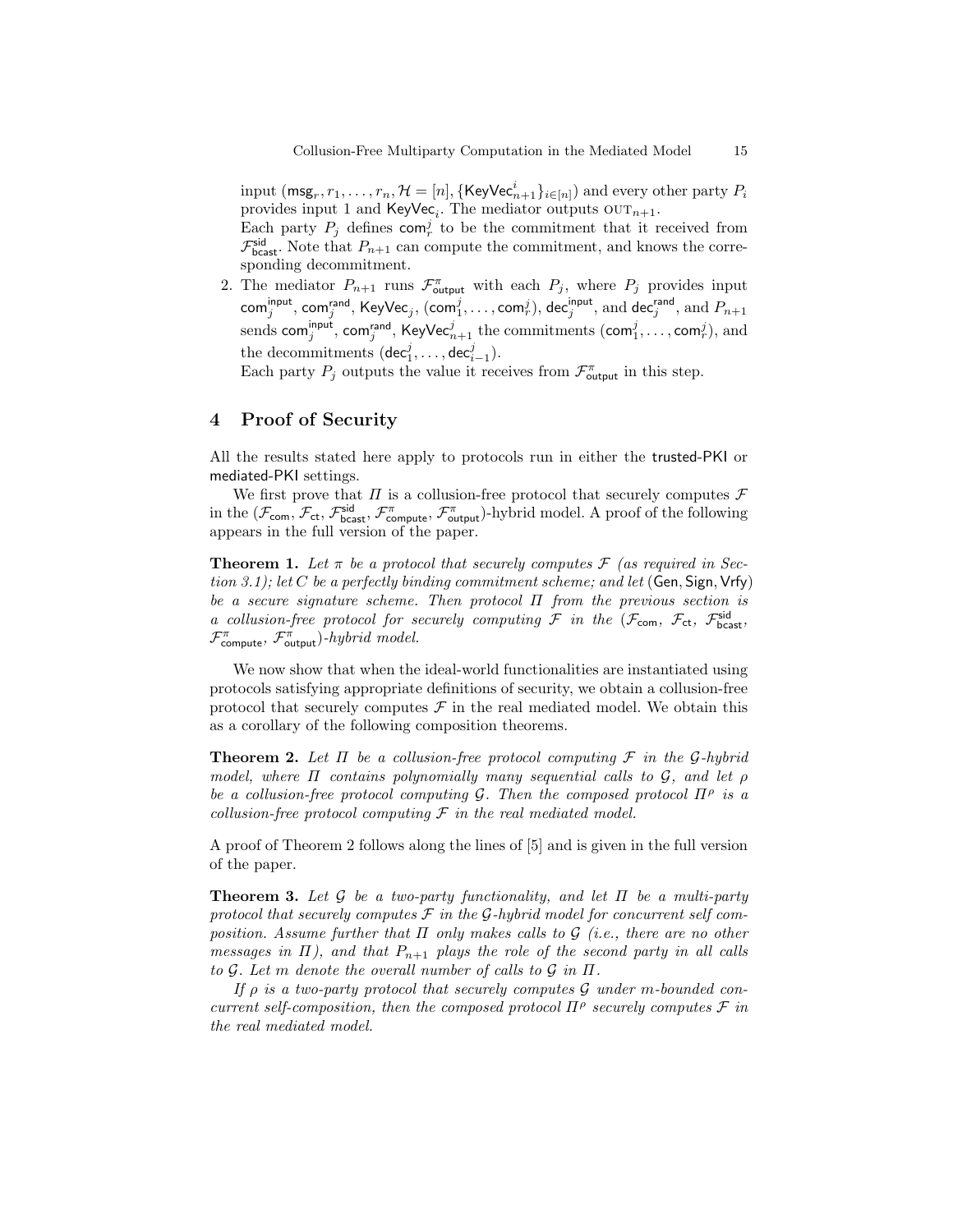Note that even if  $\Pi$  instructs the parties to make *sequential* calls to  $\mathcal{G}$ , Theorem 3 requires  $\rho$  to be secure under (bounded) concurrent self-composition since a dishonest mediator may run concurrent executions with different honest parties. Theorem 3 follows immediately from the definition of m-bounded concurrent self composition; a proof is given in the full version of the paper.

We can now prove our main result:

**Corollary 1.** Let  $\mathcal F$  be a polynomial-time, multi-party functionality. Then assuming the existence of enhanced trapdoor permutations, there exists a collusionfree protocol for securely computing  $\mathcal F$  in the real mediated model, in either the trusted-PKI or mediated-PKI settings.

*Proof.* Let  $\Pi^{\text{cf}}$  denote the protocol of Section 3.4, where:

- C is a perfectly binding commitment scheme and  $(Gen, Sign, Vrfy)$  is a secure signature scheme;
- $-\pi$  securely computes  $\mathcal F$  (in the standard communication model) as specified in Section 3.1;
- $\mathcal{F}_{\text{com}}$ ,  $\mathcal{F}_{\text{ct}}$ ,  $\mathcal{F}_{\text{compute}}^{\pi}$ , and  $\mathcal{F}_{\text{output}}^{\pi}$  are instantiated by a single protocol<sup>8</sup>  $\rho$  that is secure under  $m$ -bounded concurrent self-composition [14, 16]  $(m \text{ will be})$ specified in the proof below);
- $\mathcal{F}_{\text{best}}^{\text{sid}}$  is instantiated using protocol  $\Pi_{\text{best}}^{\text{sid}}$  (given in the full version of the paper) where  $\mathcal{F}_{\text{com}}, \mathcal{F}_{\text{Sign}},$  and  $\mathcal{F}_{\text{zk}}$  are realized by the same protocol  $\rho$  as above.

Note that  $\Pi^{\text{cf}}$  is defined in the real mediated model, and all the components above can be constructed under the assumption that enhanced trapdoor permutations exist. We now prove that  $\Pi^{\mathsf{cf}}$  is a collusion-free protocol securely computing  $\mathcal{F}$ .

In the case of an honest mediator, this follows directly from Theorems 1 and 2 using the fact that the "mediator broadcast" protocol of Section 3.3 is collusionfree and the observation that any two-party protocol secure in the standard sense is trivially collusion-free. (If  $\rho$  is secure under m-bounded concurrent selfcomposition, it is also secure in the stand-alone sense.)

In the case of a dishonest mediator, the proof is slightly more involved since the hybrid-world protocol  $\Pi$ , as specified, does not fulfill the requirements of Theorem 3 (because  $\Pi_{\text{best}}^{\text{sid}}$  is not a two-party protocol). Nevertheless, observe that  $\Pi_{\text{beast}}^{\text{sid}}$  consists only of calls to the two-party functionalities  $\mathcal{F}_{\text{com}}$ ,  $\mathcal{F}_{\text{Sign}}$ , and  $\mathcal{F}_{\mathsf{zk}}$ . Thus, if we define  $\Pi'$  to be the same as protocol  $\Pi$  but using  $\Pi_{\mathsf{best}}^{\mathsf{sid}}$ instead of  $\mathcal{F}_{\text{best}}^{\text{sid}}$ , it follows that  $\Pi'$  does fulfill the requirements of Theorem 3. Observing that this changes the output distribution by at most a negligible amount (by security of  $\pi_{\text{beast}}^{sd}$ ), we have that  $\Pi'$  securely computes  $\mathcal F$  in the  $(\mathcal{F}_{\text{com}}, \mathcal{F}_{\text{ct}}, \mathcal{F}_{\text{Sign}}, \mathcal{F}_{\text{zt}}, \mathcal{F}_{\text{compute}}^{\pi}, \mathcal{F}_{\text{output}}^{\pi})$ -hybrid model. Using an appropriate protocol  $\rho$  as required by Theorem 3, where m is the total number of ideal calls in  $\Pi'$ , we conclude that  $\Pi^{cf} = \Pi'^{\rho}$  securely computes  $\mathcal F$  in the mediated model.

<sup>8</sup> This means we simply "wrap" these functionalities in one larger functionality, and have parties provide an additional input selecting which sub-functionality to run.